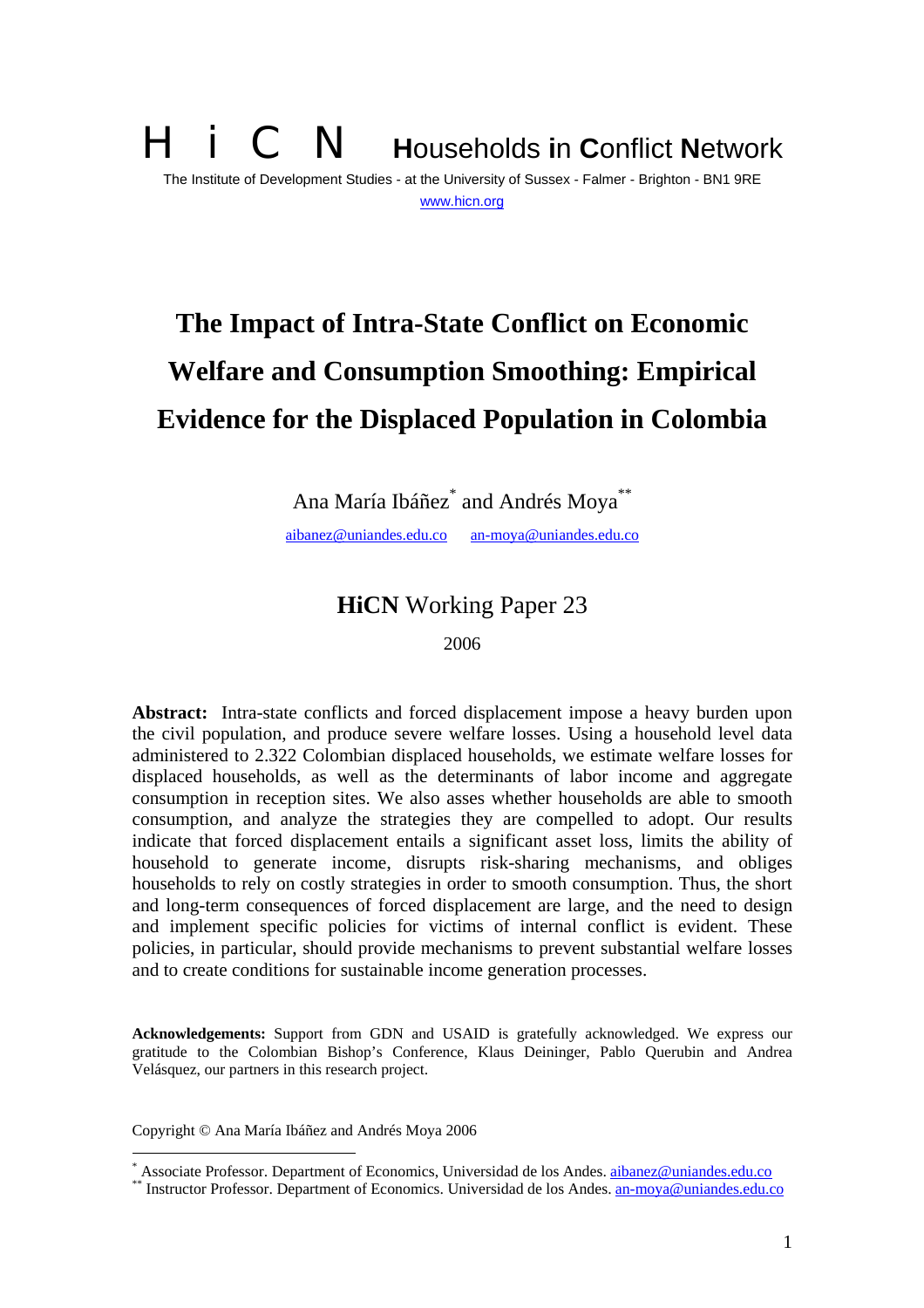#### **I. Introduction**

 $\overline{a}$ 

Intra-state conflicts impose a heavy burden upon the civil population. Armed groups attack the civil population to expand their territorial control, weaken their opponents' popular support, and increase their war loot. This results in a large number of the population facing forced displacement, selective homicides, extortions and kidnappings, among others. World wide forced displacement, in particular, has increased significantly during the last two decades; while in 1990 the total number of displaced persons was near 20 million, in 2004 this number rose to 25 million (UNCHR,  $2006$ )<sup>1</sup>.

By limiting the ability to generate income, forced displacement causes significant welfare losses to affected households. Households are forced to migrate hastily, and are rarely able to sell their assets, which are seized by armed groups, or abandoned. Families cease deriving economic returns from productive assets (e.g. land) and, since assets are not sold, capital to invest in productive activities in destination communities is not often available. In addition, finding employment is difficult because displaced households often come from rural areas and their agricultural abilities are not valued in urban areas. Displacement also causes the disintegration of households as some members are assassinated while others stay in their hometown to protect assets. Women are sometimes obliged to become the main breadwinners of the household and older children must abandon schools to contribute generating income.

Moreover, forced displacement disrupts formal and informal mechanisms to smooth consumption, obliging households to adopt costly strategies. Assets are lost, access to financial markets is limited, and social networks are disrupted, constraining informal risk sharing mechanisms. As a consequence, the need to rely on strategies to smooth consumption is frequent, and the risks of falling into chronic poverty are substantial.

The long-term consequences of a sharp drop in consumption may transcend the direct welfare costs stemming from income losses (Morduch, 1995). Children from households that are unable to smooth consumption may face health deterioration (Behrman, 1988) and lesser body size (Foster, 1995). Households also adopt costly strategies to smooth consumption such as selling assets (Rosenzweig and Wolpin, 1993), adjusting labor supply (Kochar, 1988), foregoing risky but profitable activities to smooth income instead of consumption (Morduch, 1994), and dropping children out of

<sup>&</sup>lt;sup>1</sup> On the other hand, the number of refugees shows a steady decline to more than nine million in 2004 from near 15 million in 1990 (UNCHR, 2006)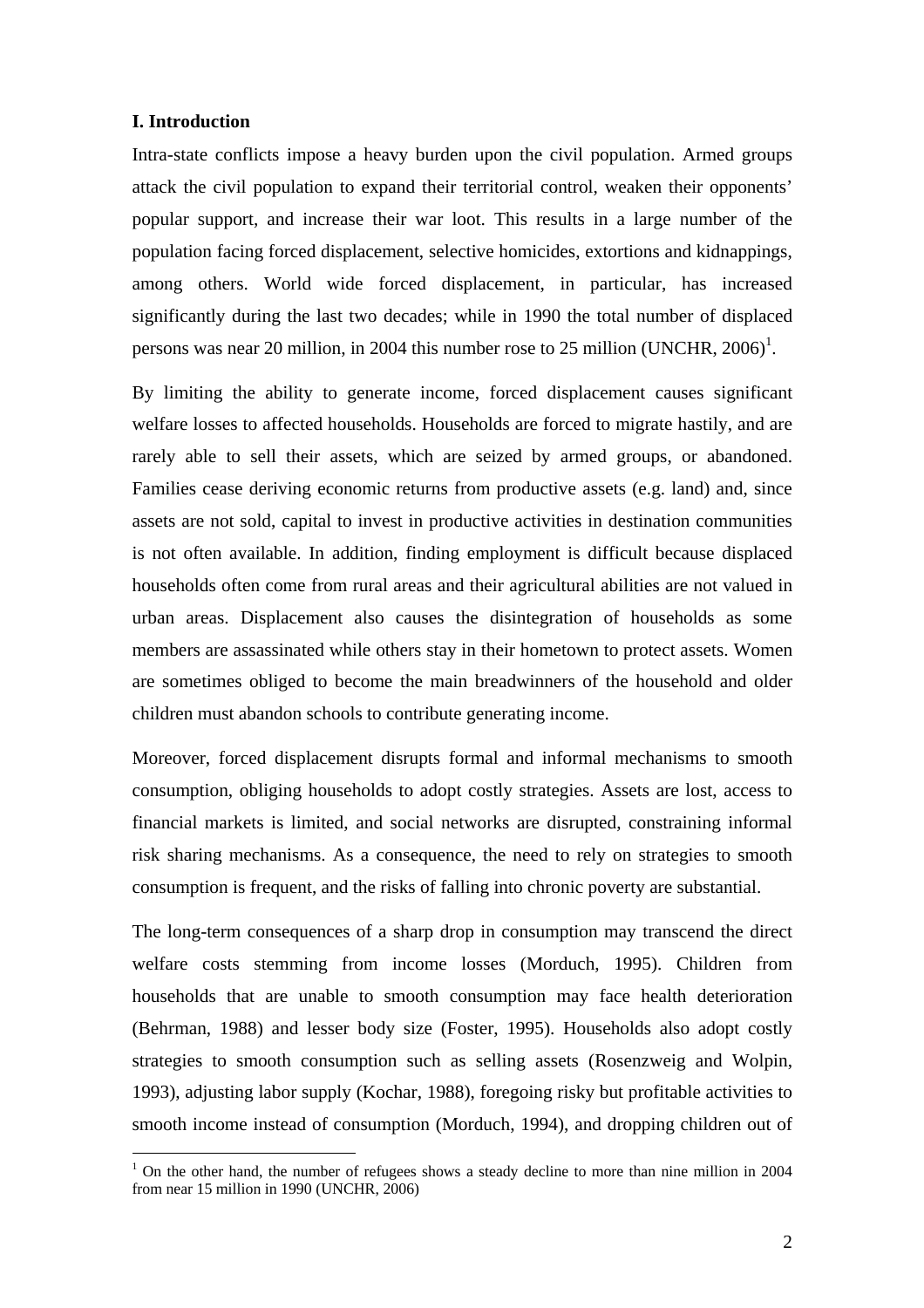schools (Jacoby and Skoufias, 1992; Baez and Santos, 2006). For displaced households, the limited set of available strategies may force families to rely further on costly strategies, deepening the negative impact of drops in consumption.

The purpose of this paper is to examine welfare losses of households victims of forced displacement in Colombia and thereby provide evidence on the economic costs for households victims of internal conflict. We rely on household level data administered to 2.322 Colombian displaced households. First, we analyze drops in consumption and labor income as a consequence of forced migration and examine their evolution as they settle in destination sites. To understand which households are better able to cope with the displacement shock, we estimate the determinants of consumption and income levels in destination sites. Second, we investigate whether the disruption of informal and formal risk-sharing mechanisms, as a consequence of displacement, restricts their capacity to smooth consumption. Third, we analyze the strategies used by households to mitigate the displacement shock and avoid such sharp declines in consumption. Lastly, we evaluate if income generation programs are effective to increase income and consumption levels in reception municipalities, to improve the ability to smooth consumption, and to reduce the need to rely on costly strategies to compensate for income drops.

The contributions of the paper are twofold. On the one hand, the paper provides empirical evidence to understand the welfare consequences of internal conflicts. The welfare impact of conflict-induced shocks at the household level is rarely researched due to the difficulties to collect micro-level data. Some noteworthy examples are the papers by Justino and Verwimp (2006) and Brück (2004a and 2004b), which explore the economic consequences of war for households in Rwanda and Mozambique. Understanding the consequences of war is critical to craft policy programs aimed to mitigate the short and the long-term costs of conflict. In particular, the long term consequences of internal conflicts may hinder economic development on a significant basis by reducing human capital investments, destroying assets, and creating pockets of the population trapped in poverty vicious cycles. On the other hand, the paper evaluates the effectiveness of income generation programs purposively designed to mitigate the impact of civil conflict upon a particular group of the population: forced displaced persons.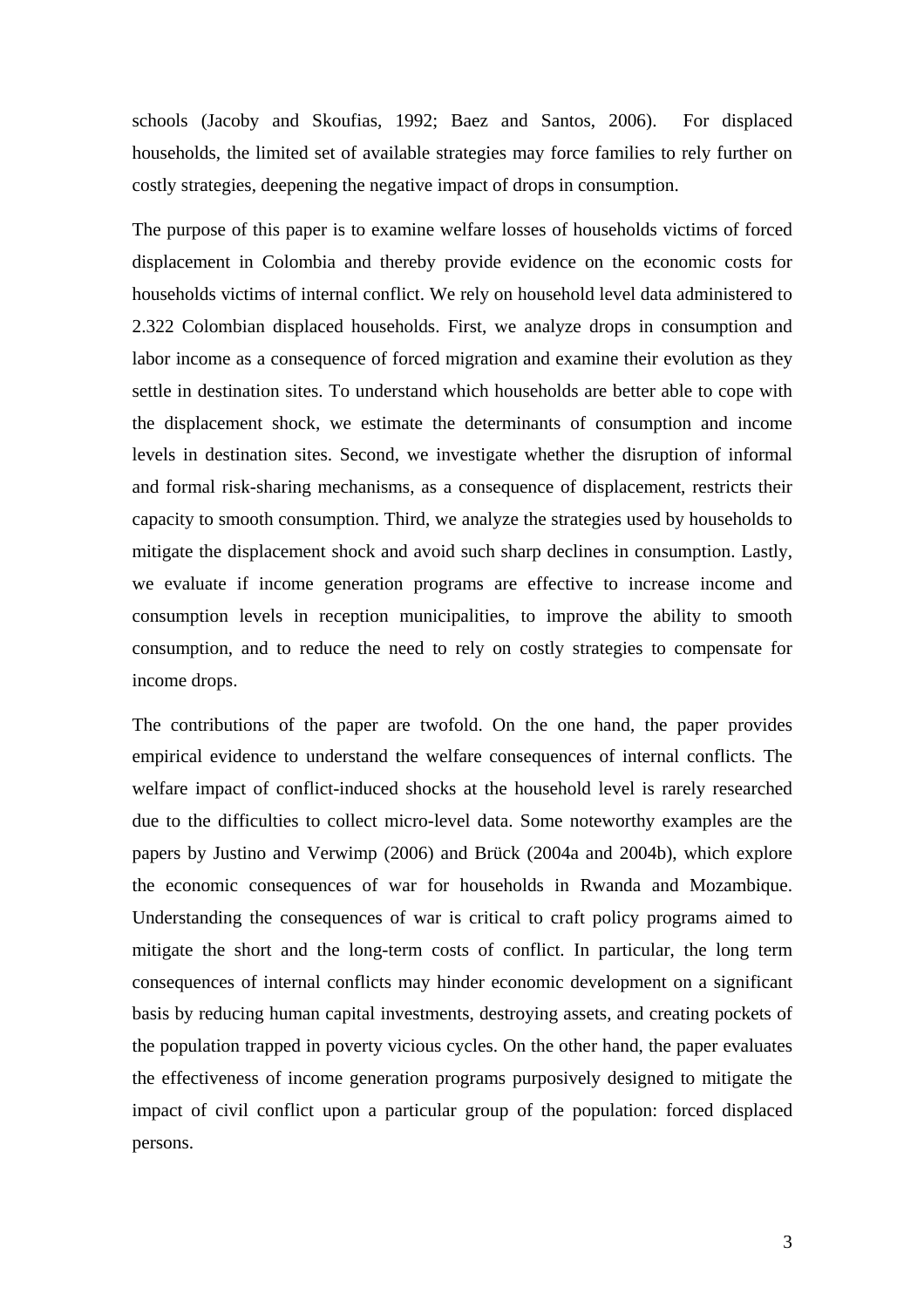Results indicate that displaced households confront sizeable welfare losses. Declines in labor income and consumption, as a consequence of displacement, are substantial. Because forced displacement disrupts formal and informal mechanisms to share risk, a considerable proportion of the income shock is translated into household consumption. Furthermore, the impact of income generation programs is limited to a short period of time. Beneficiaries are able to expand income for a few months, but aggregate consumption is unaffected, reliance on costly strategies is not prevented, and the impact of the program vanishes rapidly upon its completion. Thus, the short and long-term costs of forced displacement are large; assets losses, school interruption, and pronounced drops in consumption may push households into a poverty trap.

The structure of the paper is as follows. Section Two reviews the economic literature regarding formal and informal mechanisms to smooth consumption, the consequences for households unable to smooth consumption, and the welfare implications of conflictinduced shocks. The data, empirical strategy, and the results of the paper are described in Section Three. Finally, Section Four concludes.

#### **II. Consumption smoothing: informal and formal mechanisms**

According to the permanent income hypothesis, assets, financial markets and insurance mechanisms contribute to isolate consumption decisions from income variations. By relying on capital income, economic agents are able to mitigate anticipated shocks and to spread out consumption across periods. On the other hand, credits, insurance and informal risk-sharing mechanisms contribute to cope with unanticipated shocks. Since income variations are not translated into consumption decisions, need and preferences determine the consumption path, implying that consumption does not necessarily track income over the consumption cycle (Deaton, 1992).

However, smoothing consumption is difficult when shocks are unanticipated (Jacoby and Skoufias, 1997). Many households are borrowing constrained (Kohora and Horioka, 2006) and access to formal insurance-mechanisms is not widespread, in particular in developing countries. Moreover, exclusion from financial markets and insurance mechanism in developing countries induce some households to resort to informal risk sharing mechanisms (Morduch, 1999; Fafchamps and Glubert, 2006). Despite the lesser alternatives and larger income variations in developing countries, empirical evidence indicates consumption is remarkably smooth (Fafchamps and Lund, 2003).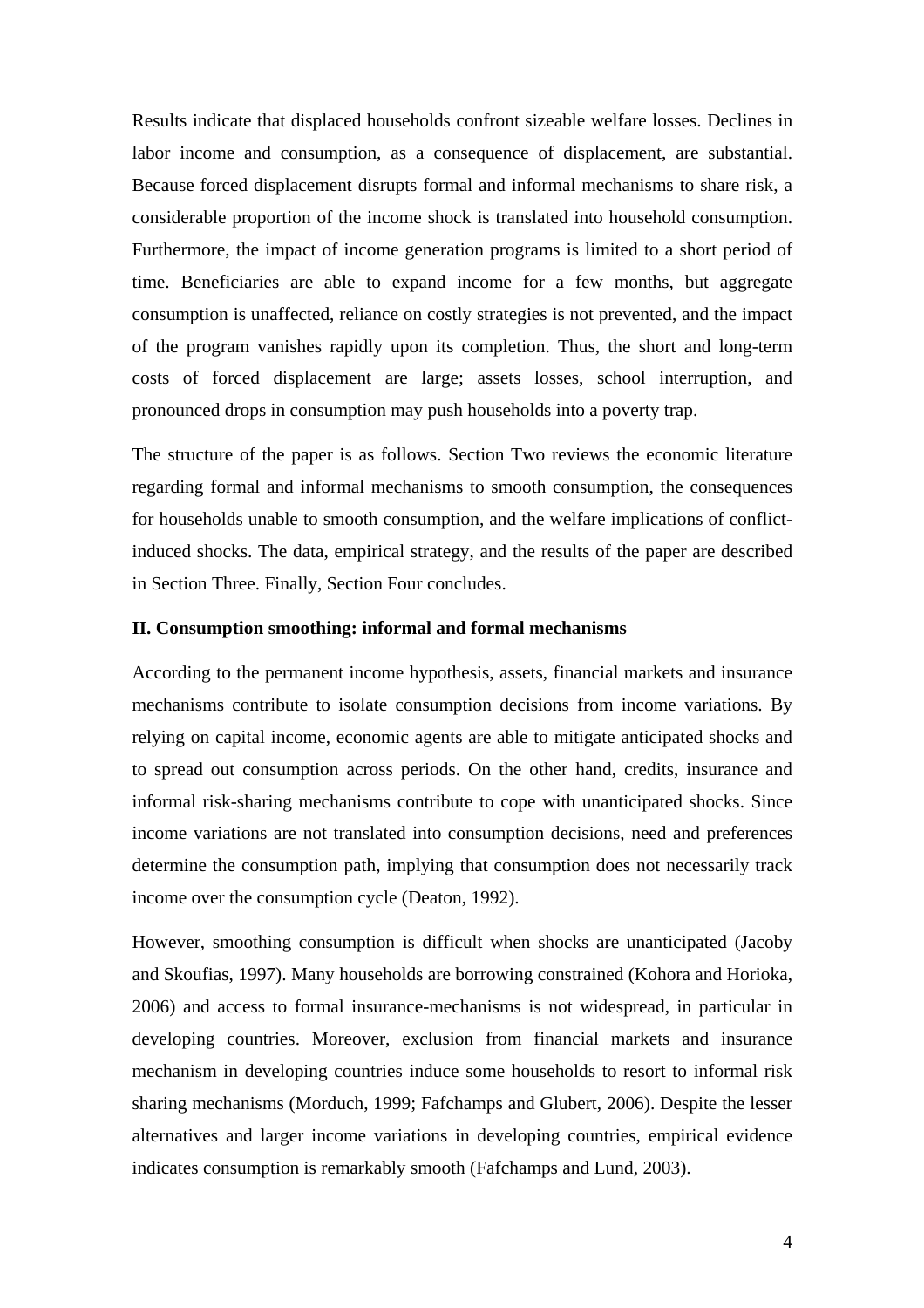Informal risk-sharing mechanisms are the main vehicle to mitigate shocks in developing countries. Income drops are sometimes compensated by sale of assets, remittances, or informal credits (Rosenzweig and Stark, 1989; Fafchamps et al, 1998). Reciprocal transfers, like gifts and loans, are also common instruments used by households in rural areas of developing countries to smooth consumption (Morduch, 2002; Fafchamps and Lund, 2003). Lastly, intrahouseholds decisions such as reorganization of household units, increasing labor market participation, and cutting meals are also strategies adopted by households (Fafchamps et al, 1998; Jalan and Ravallion, 2001).

Informal risk-sharing mechanisms, however, are not completely efficient to reduce income risk (Townsend, 1994; Ligon et al, 2001; Foster and Rosenzweig, 2001; Fafchamps and Gulbert, 2006). The reciprocally-based mechanisms described above need closely connected individuals to consolidate because altruism emerges by intimate personal contact, repeated interaction increases the likelihood of reciprocity, and monitoring and enforcement is facilitated (Townsend, 1995; Fafchamps and Lund, 2003; Fafchamps and Gulbert). Because these mechanisms arise within closely connected networks, income levels are similar and income fluctuations are highly correlated; thus, income-pooling is not complete.

Unanticipated shocks, when households are not properly insured *ex-*ante, oblige households to adopt costly strategies. The ability to spread resources across periods breaks down for uninsured households, forcing them to trade-off wealth for smoothing consumption as shocks arise. (Jacoby and Skoufias, 1997). The costs from adopting such strategies transcend the short term and may perpetuate poverty. Evidence suggests that income shocks and the inability to smooth consumption have large effects on human capital accumulation because school attendance becomes erratic (Jacoby and Skoufias, 1997; Baez and Santos, 2006). Children from households unable to smooth consumption, in addition, face lesser body size, health deterioration, increased child labor participation, and drops in nutritional outcomes (Behrman, 1988; Foster, 1995; Jensen, 2000; Baez and Santos, 2006)

Risks, and therefore unanticipated shocks, are wider in developing countries. Households confront health shocks, extreme weather variations, pests, job shortages, violence and civil conflicts. In particular, the impact of violence and civil conflict upon the civil population may be large, and the likelihood of perpetuating poverty after the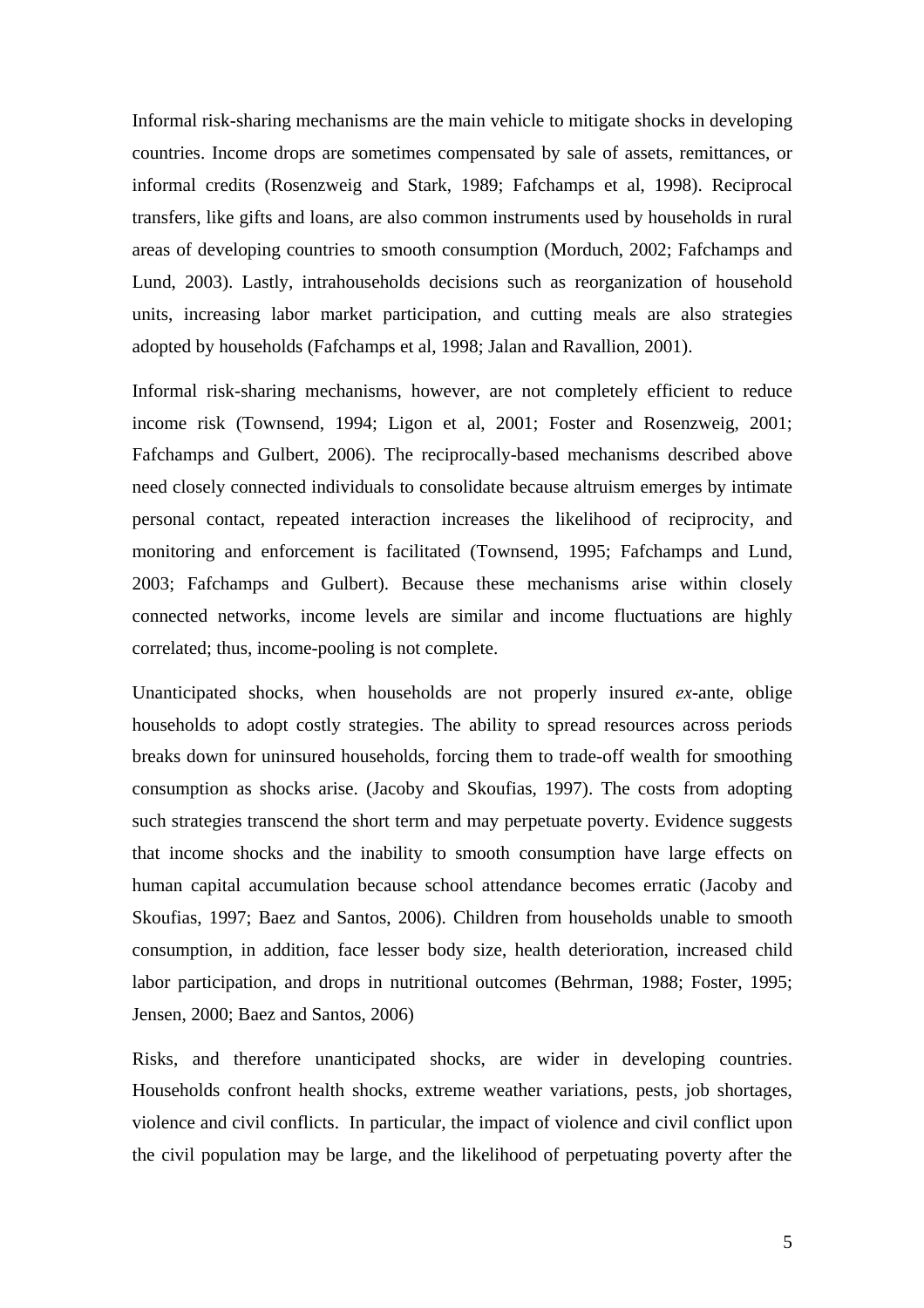end of conflicts is significant. Nevertheless, the effects of conflicts on income and the ability to smooth consumption are largely under researched.

Conflict is a severe covariate shock, yet the impact of conflicts usually affects certain regions within a country and particular groups of the population. By attacking particular groups of the population, armed groups seek to consolidate territorial strongholds, expand territorial control, and appropriate valuable resources (Azam and Hoefler, 2002). Consequently, households with salient characteristics are harshly hit by the conflict (André and Platteau, 1998; Verwimp, 2003; Engel and Ibáñez, 2006; Justino and Verwimp, 2006).

The ability to smooth consumption of these particular groups is badly diminished. Assets losses are substantial, borrowing is extremely restricted, and informal risksharing mechanisms are dissolved. During conflicts, assets are destroyed, abandoned or illegally appropriated by armed groups (Matowu and Stewart, 2001; Bruck,  $2004a)^2$ . If assets fall below a critical level, their insurance role is disrupted and unanticipated income variations translate into consumption (Fafchamps et al, 1998). Furthermore, financial markets may be disrupted by war activities, or access for particular households may become difficult. Although informal risk-sharing mechanisms and non-market activities may substitute disrupted financial markets (Brück, 2004a), these may dissolve in extreme conditions brought up by conflict. Forced displacement, emergence of mistrust in villages, and a widespread drop in village income hampers the minimum conditions necessary for effective informal risk-pooling: geographical proximity, altruism, capacity to enforce and monitor, and sufficient village income to provide support to households in need.

As conflict hinders the ability to smooth consumption, households confronting conflict are forced to resort to costly coping strategies, which reinforce their vulnerability (Brück, 2004a). Selling assets, adopting inefficient agricultural practices, and recurring to subsistence farming, are some of the costly strategies used by households during conflict (Brück et al, 2004b; Donovan et al, 2003). By trading-off large returns for risk diversification, households mitigate income shocks and mildly smooth consumption. Evidence in countries facing conflicts shows the consequences of adopting these costly

 $\overline{a}$ 

<sup>&</sup>lt;sup>2</sup> The internal war in Mozambique caused a decline in cattle from 1.3 million to 0.25 million, and per capita food production only reached 90 percent of its pre-war levels by 1996. After the conflict ended in Uganda, two thirds of household still reported a significant asset loss (Matowu and Stewart, 2001; Brück, 2004a)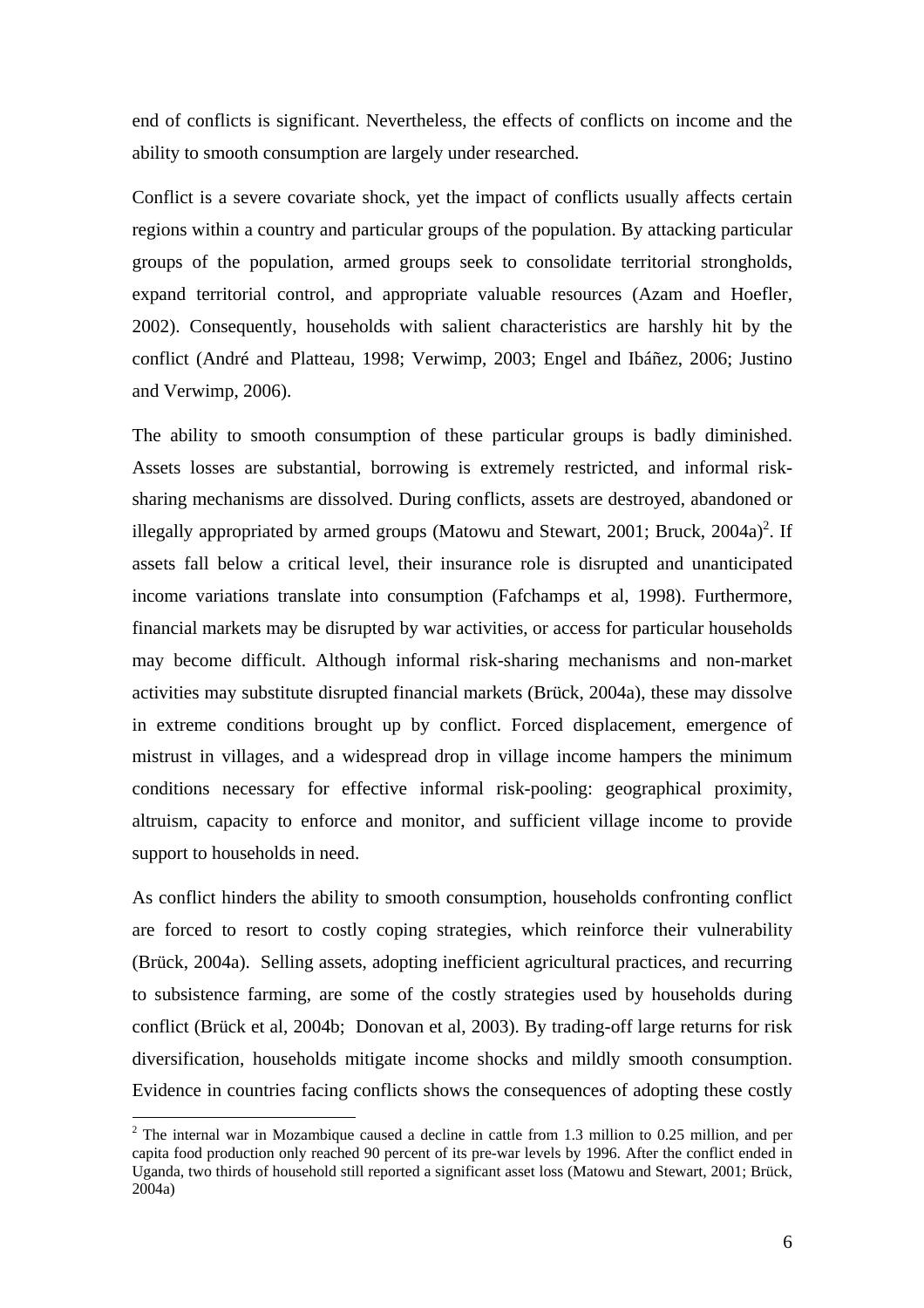strategies are indeed negative. Malnourishment, poor nutritional status, drops in lifetime earnings, and descents into chronic poverty are among the many negative consequences identified (Justino and Verwimp, 2006; Bundervoet and Verwimp, 2005; Alderman et al, 2004). Because the possibility to resort to productive means is scant, these conditions may push households into poverty and create poverty traps (Justino and Verwimp, 2006).

#### **3. Empirical Analysis**

This section analyzes how forced displacement, by reducing income and disrupting available instruments to smooth consumption, imposes heavy losses upon households and forces them to adopt costly strategies. In order to achieve this objective, we estimate: (i) drops in income and consumption due to displacement; (ii) the determinants of income and consumption in reception sites; (iii) the ability of households to smooth consumption after the displacement shock; and (iv) the strategies adopted by displaced households to smooth consumption. Also, we explore whether income generation programs improve the capacity of households to smooth consumption and reduce the need to rely on costly strategies. A brief description of forced displacement in Colombia, the data, the empirical strategy and the econometric results are presented in this section.

#### **3.1. Forced displacement in Colombia**

Colombia has confronted several internal conflicts since its independence from Spain in the beginning on the Nineteenth Century. Two conflicts that occurred during the Twentieth Century imposed a particular heavy toll upon the civil population. Political struggles between the two major political Colombian parties, Liberal and Conservative Parties, lead to the first conflict, denominated as *La Violencia*. The conflict began in the 1940's and erupted vigorously in 1948 after the assassination of a political leader from the Liberal Party. Homicide rates soared throughout *La Violencia* and official figures estimate that 30.000 persons lost their lives during this period (Echeverry et al, 2001). A power sharing agreement negotiated in 1958 paved the way for a peace deal and managed to end armed confrontations.

Although violence was moderated in the following two decades, the conflict never subsided. In the middle of the sixties, rebel groups - FARC, ELN and ERP - emerged in isolated regions of the Colombian Territory aiming to overthrow the government. The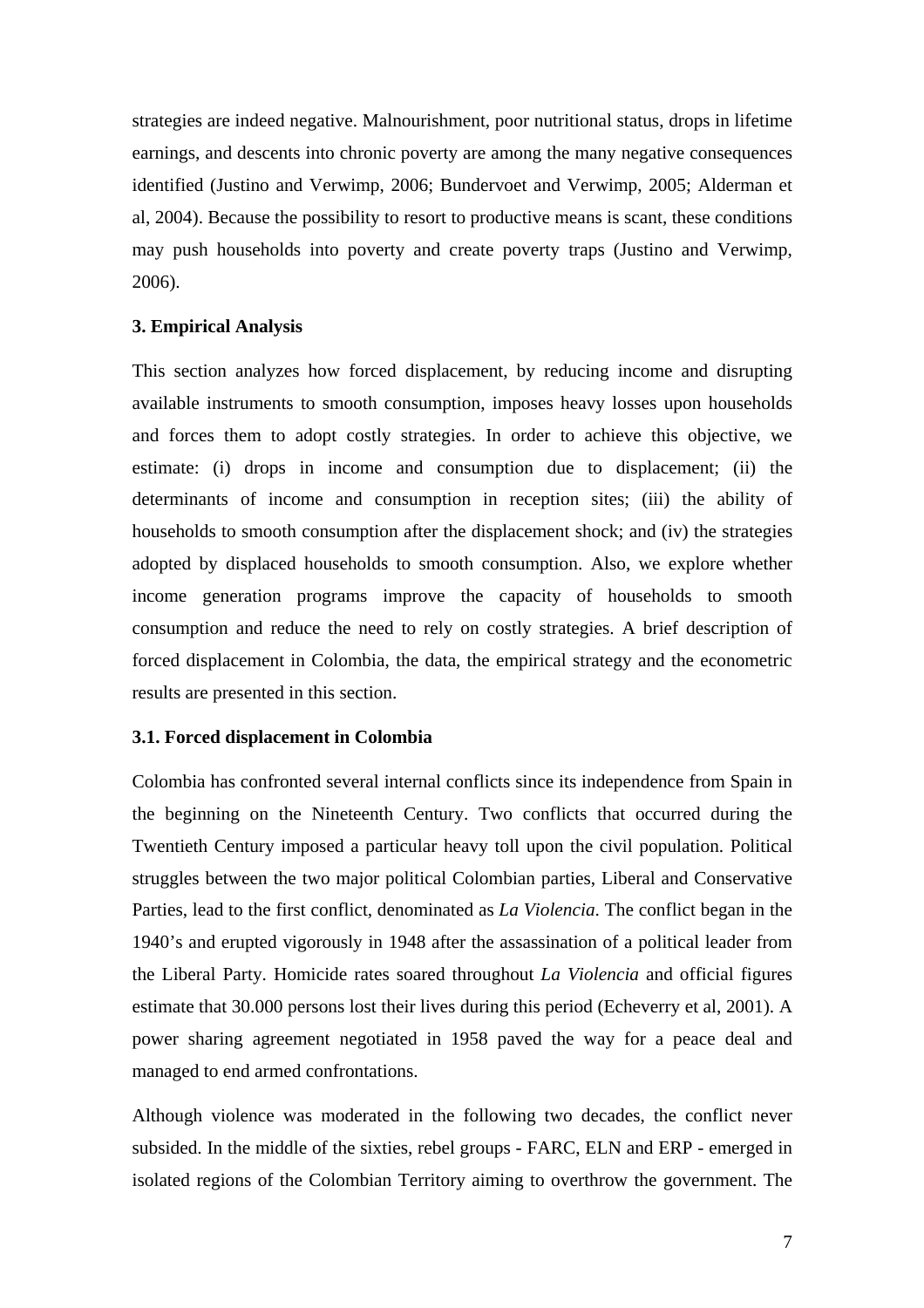actions of these groups, which consolidated in the seventies, comprised sporadic attacks to government forces and occupation of rural towns (Echeverry et al, 2001).

By providing financial resources to rebel groups, appearance of illegal drug cultivation and trade fueled the conflict from the eighties until today. Paramilitary groups, which seek to restrain expansion of guerrilla groups and protect land owners and drug lords, appeared in some regions of the country. Paired with drug funding, emergence of paramilitary groups intensified and expanded the conflict along the Colombian territory (Gaviria, 2000; Thoumi, 2002).

Intensification of the conflict caused an escalating trend of attacks against the civil population. These aggressions were not a causal sub-product of the war, but a deliberate strategy of illegal armed groups to consolidate territorial strongholds, spread territorial control and diversify funding sources. Forced displacement, a consequence of the heightened attacks of armed groups on the civil population, affects nowadays more than 2.5 million people, corresponding to 5,7 percent of the Colombian population, and one of the highest figures worldwide (Ibáñez et al, 2006). Moreover, as the presence of illegal armed groups extended to most of the Colombian territory, near 90 percent of the municipalities have faced the expulsion of its population.

Illegal armed groups – left-wing guerrilla and right-wing paramilitary groups – are responsible for most displacement events in Colombia. Until December of 2005, guerrilla groups and paramilitary groups were responsible of 47 and 17 percent of the displacement events, respectively. These groups rely on violent aggressions against the civil population like death threats, massacres, selective homicides, kidnapping and forced recruitment, among others, to force the population to migrate. Differently to what happens in other countries, displacement in Colombia usually takes place on an individual basis, and victims rarely migrate massively<sup>3</sup>: near 76.1 percent of the displaced population migrated individually and only 23.7 percent of them migrated massively.<sup>4</sup>

The Colombian government has responded to the humanitarian crisis created by forced displacement, by developing a comprehensive legislation and implementing programs to mitigate the displacement shock. This legislation, recognized as one of the most

 $\overline{a}$ 

<sup>3</sup> According to the Colombian Legislation, massive displacement occurs when more than ten (10) households or eighty (80) persons migrate together.

<sup>&</sup>lt;sup>4</sup> Accion Social. *Forced Displacement Statistics*. www.red.gov.co Access on the 31<sup>st</sup> of July 2006.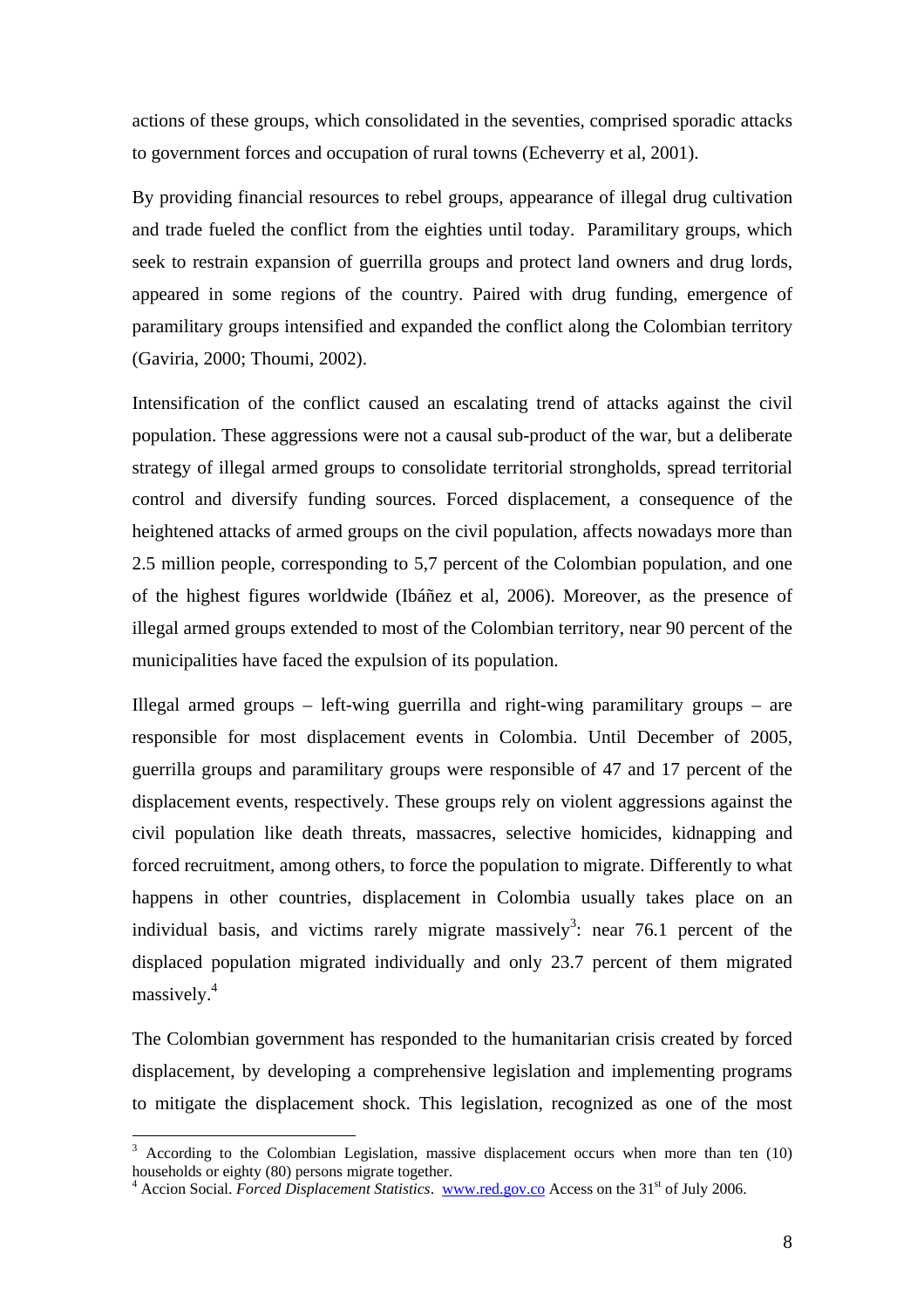progressive worldwide (UNHCR, 2006), covers three stages of assistance: prevention, humanitarian emergency assistance, and socioeconomic stabilization. The Humanitarian Emergency Assistance (HEA) provides aid during the first three months of displacement<sup>5</sup>. Once Humanitarian Assistance finishes, policies concentrating on economic stabilization, which aim to support the displaced population to regain their productive life, are implemented $6$ . Only when the displaced households recover their capacity to provide acceptable living conditions for themselves, the flow of special aid is halted.

Despite the solid legal framework for the displaced population, and the growing budget allotted to programs for the displacement population, the socioeconomic conditions of the displaced population are still worrisome. Empirical evidence indicates the displaced population fare worst than urban poor and extreme poor in reception municipalities. Moreover, instead of improving with time, socioeconomic conditions appear to worsen after a year of settlement (Ibáñez and Moya, 2006).

#### **3.2. Data and income generation programs**

#### *The data*

 $\overline{a}$ 

The empirical analysis uses household data from Colombian displaced households surveyed during 2004. The sample comprises 2,322 displaced households located in 48 municipalities and 21 departments<sup>7</sup>. The purpose of the survey is to characterize the migration process, identify welfare losses from displacement, elicit the desire to return, and evaluate income generation programs. To achieve these objectives, we designed a treatment group comprised of 769 displaced household beneficiaries of income generation programs and a control group covering 1,553 displaced households nonbeneficiaries of income generation programs.

The control group is representative of the displaced population in Colombia whereas the treatment group is representative for displaced household beneficiaries of income generation programs. The design of the control sample is based on the RUT System. This information system collects information about displaced households and is applied

<sup>&</sup>lt;sup>5</sup> HEA provides, food, water, housing, medical services, psychological help and nutritional support.

<sup>&</sup>lt;sup>6</sup> During the socioeconomic stabilization, the government is compelled to provide access to land, credits, technical assistance, labor training, basic infrastructure, health coverage, education, job opportunities and housing.

 $<sup>7</sup>$  Municipalities are the smallest administrative units in Colombia and departments are similar to States in</sup> the United Status.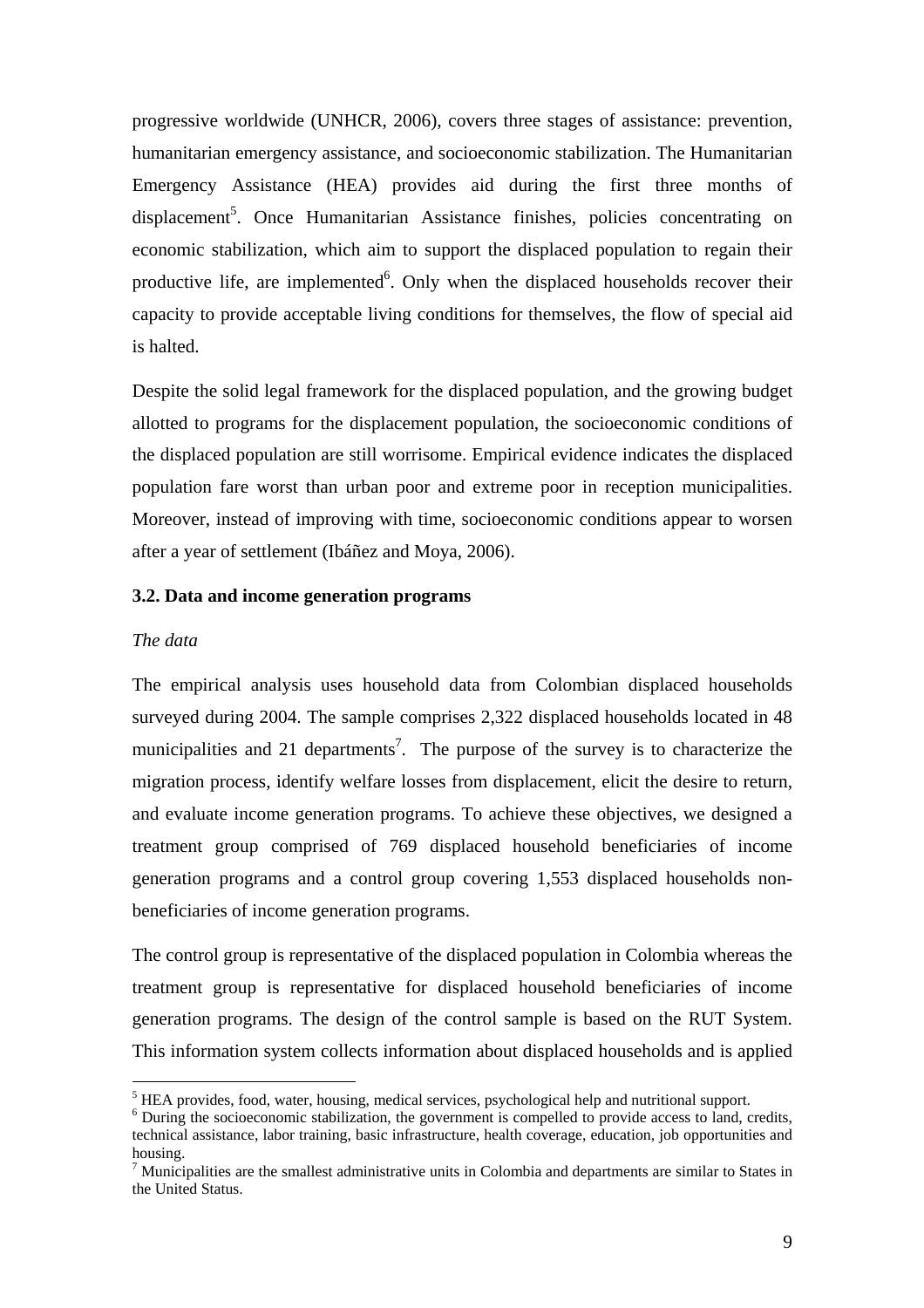and managed by the Catholic Church. The detailed questionnaire is applied to displaced households that request assistance in any of the 3,764 parishes of the Catholic Church. When the sample was defined, the data contained information for 32,093 households and nearly  $150,000$  people<sup>8</sup>. To correct the RUT bias, the control sample was divided into two sub-samples: (i) 794 RUT households; and (ii) 759 Non-RUT households. A stratified sample was selected from the RUT sample $\degree$ . Enumerators located the RUT household and the survey was administered. For each RUT household surveyed, a Non-RUT household in the close vicinity was located and the survey was administered. Beneficiaries of income generation programs were surveyed in the same municipalities as in the RUT and non-RUT sample. Households were randomly selected from a beneficiary list provided by three organizations implementing these programs.

The survey elicits information regarding the migration process, socioeconomic conditions before and after displacement, land tenure, agricultural production, access to government aid, and the desire to return. The migration process is characterized at length by collecting information about the armed actors who caused displacement, triggers of displacement, and reasons for choosing the reception municipality. Socioeconomic conditions before and after displacement are gathered for household composition, health status, health services, school enrollment, labor markets, labor income, asset ownership, access to formal and informal credits, and participation in formal organizations.

The estimation of consumption aggregates before and after displacement merits a separate description. A problem may arise when eliciting accurate information for consumption aggregates before displacement. Recall error for consumption aggregate before displacement may be large, reducing its accuracy. Thus, consumption information before displacement was not directly collected in the survey. Instead, we estimated the determinants for rural and urban consumption using the Living Standards and Measurement Survey applied in Colombia during 1997. Once the determinants were identified, we included questions in the displaced households' questionnaire to

 $\overline{a}$ 

<sup>&</sup>lt;sup>8</sup> The survey elicits information to identify the causes and actors responsible of displacement, household characteristics, land tenure, access to labor market and education before and after displacement as well as the different needs of the displaced population. The questionnaire also includes information with respect to participation in organizations and willingness to return of the displaced households. 9

 $\degree$  The variables used to stratify the sample were the desire to return, land tenure, access to government aid, geographical region and number of households on the community.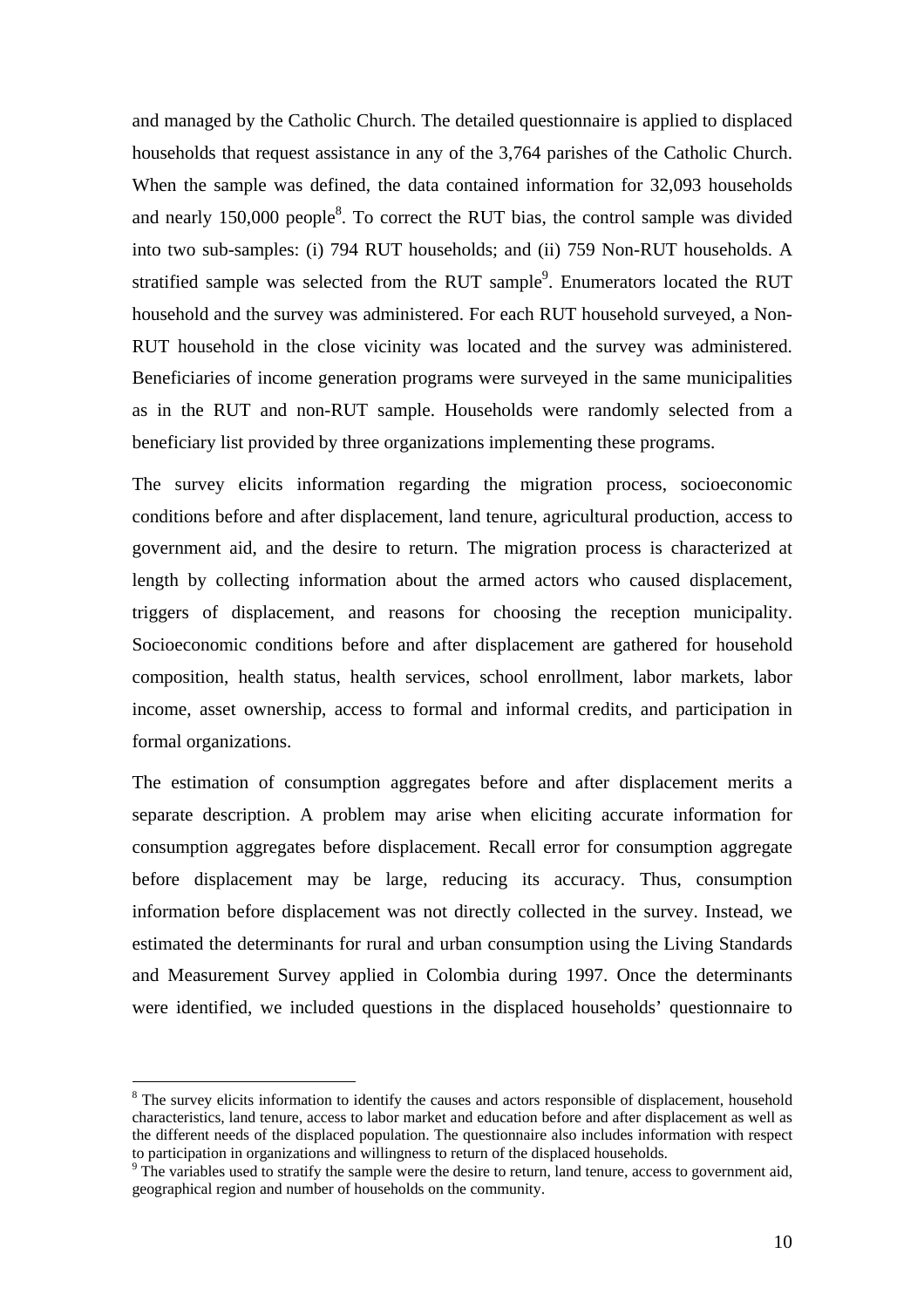construct these variables and predict consumption before displacement for each household. Consumption data after displacement is collected directly by the survey.

#### *Income generation programs*

The main objective of income generation programs is to help displaced households recover their production path. These programs offer labor training, courses for small enterprises' management, and seed capital to initiate productive activities. In order to apply for income generation programs, households must prove their condition as displaced persons, and that they have received humanitarian aid. Priorities during the selection process are given to households with high dependency ratios, female headed households or younger heads.

During the first stage, a group of potential beneficiaries is selected. This group must attend training programs to sketch labor or small enterprise plans. Labor programs train beneficiaries in occupations required by local markets, and provide support elaborating a labor profile. On the other hand, the objective of small enterprise programs is to strengthen entrepreneurial capacities and to draft a proposal to develop a small enterprise. Plans are submitted to a committee who selects the group of beneficiaries.

Beneficiaries are awarded a maximum sum of US\$500. Benefits include labor training, small enterprise courses, or a combination of both. By the end of the program, labor plans are culminated and beneficiaries are hired by private firms for a short term practice. Wages are funded by the implementing organizations and private firms can decide whether to hire the beneficiary after the practice finishes. On the other hand, detailed small enterprise plans include a feasibility analysis, an investment schedule, and a business plan. The beneficiaries of small enterprise trainings receive capital to initiate the economic activity designed during the program.

#### **3.3. Empirical Analysis**

The underlying theoretical model assumes agents transfer economic resources across periods to maximize state contingent utilities. The ability to transfer resources from one period to another, and thereby separate the consumption path from earnings, depends on the level of assets as well as access to credit and insurance instruments. In both cases, consumption is therefore determined by needs and preferences and not by income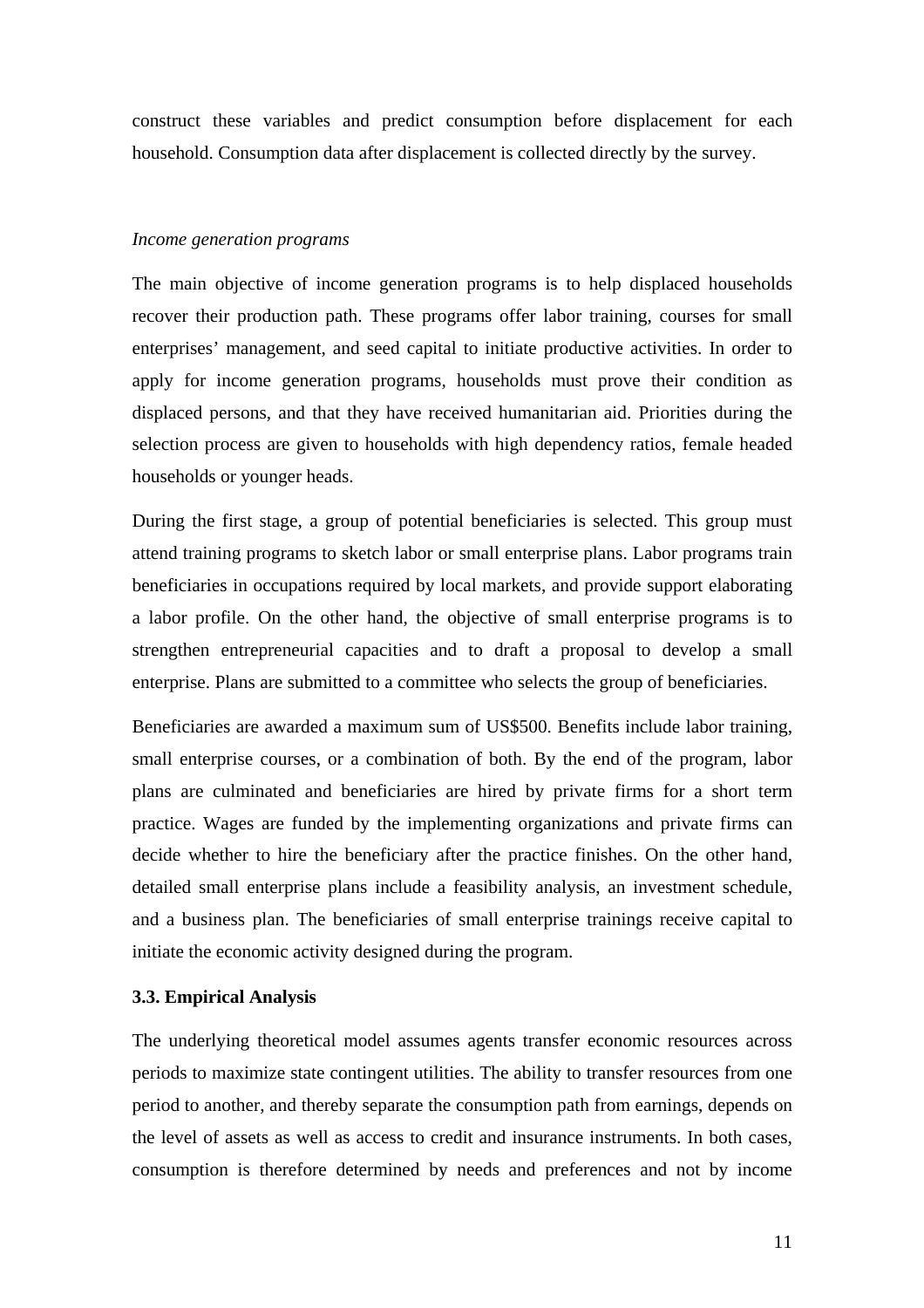variations (Deaton, 1992). The empirical approach to test whether households are able to smooth consumption needs to establish if income variations do not translate into consumption variations. The equation that is more commonly used in the literature is defined by

$$
\Delta \ln C_i = \beta \Delta \ln y_i + \alpha X_i + \varepsilon_i \tag{1}
$$

where  $\Delta \ln C_i$  represents the change in the log of consumption between period *t* and period *t*-1 for household *i*,  $\Delta \ln y_i$  denotes the change in the log of income,  $X_i$  is a vector of household characteristics to control for heterogeneity, and  $\varepsilon_i$  is a random term capturing unobservable variables. If households are able to fully insure against anticipated and unanticipated risks,  $\beta = 0$ ; implying income fluctuations do not cause changes in the consumption paths because households fully anticipate the shock, or because credit markets and insurance mechanisms completely mitigate the impacts of these unanticipated shocks. On the other hand, when complete consumption smoothing is not possible,  $\beta > 0$ .

Forced displacement stemming from civil conflicts breaks down all the available mechanisms to smooth consumption. First, migration is triggered often by violent aggressions, which force households to leave hastily their hometown, restricting the alternatives to sell and protect assets. Consequently, capital income, one of the main instruments to smooth consumption, is no longer an option. Furthermore, losses in capital income can not be compensated with earnings in labor markets. Since the majority of displaced persons come from rural areas, many households were previously land tenants, dedicated to agricultural activities, and with low education levels; characteristics that hinder their ability to compete in urban labor markets. Therefore, after a year of displacement, unemployment rates in reception municipalities are above those of extreme poor in urban areas (Ibáñez y Moya, 2006).

Second, access to financial markets is severely disrupted. By moving to an unfamiliar location, traditional channels to apply for financial credits disappear. In addition, creditor profiles of displaced persons is risky for financial markets as loss of assets implies no collateral may be provided and some households are reported in credit information systems due to delayed utility payments.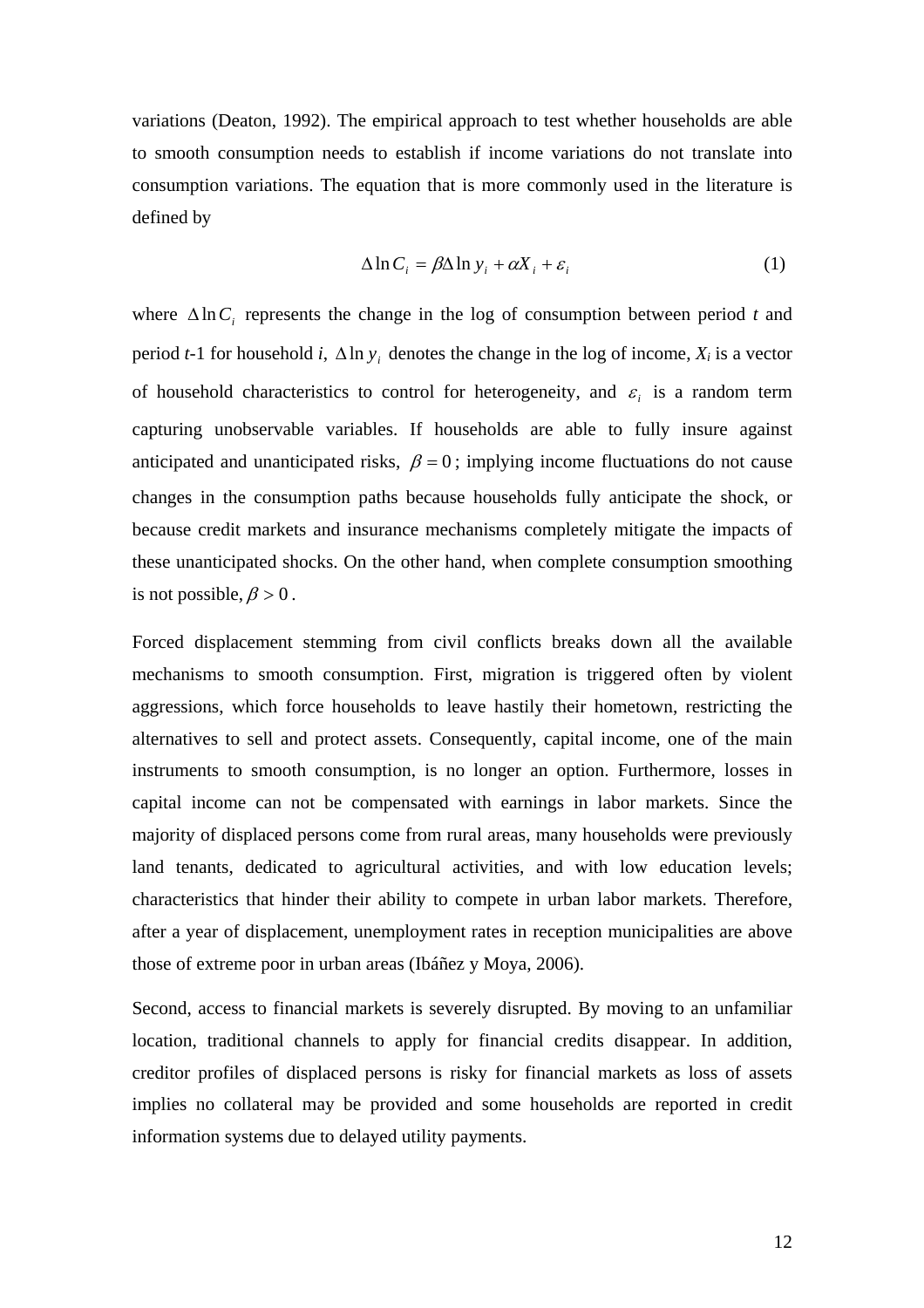Lastly, informal-risk sharing mechanisms are also restricted. Contacts with social networks in their hometown are watered down as a consequence of migration. Also, a considerable proportion of households are split up since some members are assassinated or because they abandon the household once in the reception municipality. This hampers informal risk-pooling instruments which, as shown by Fafchamps et al (2006), require geographical proximity and kinship ties to generate altruism, reciprocity and capacity to monitor and enforce.

The inability to smooth consumption imposes heavy costs on displaced households and pushes them to adopt costly strategies. Drops in food consumption are widespread: on average, these households consume two meals a day; meals are rich in carbohydrates, but lack proteins; and priority is given to children, seniors, and sick members. As a result, near 16 percent of children from displaced households are chronically malnourished and four percent face acute malnourishment (Econometria, 2003; WFP, 2005). Older children interrupt school and participate in labor markets to generate income and prevent larger drops in consumption. In addition, families decide to strategically split up: some members return to their hometown to protect assets and derive returns from these assets.

We analyze the impact of forced displacement on welfare levels and on the ability to smooth consumption. We estimate first the determinants of aggregate consumption and labor income levels to identify which households are better off in reception municipalities. Income and aggregate consumption levels for household *i* are determined by household characteristics (*Zi*), labor occupation of household head (*Li*), social capital variables  $(S_i)$ , characteristics of the migration process  $(M_i)$ , and a dummy variable denoting whether the household is beneficiary of income generation programs (*Gi*). Labor income and aggregate consumption are defined by:

$$
W_i = \alpha_0 G_i + \alpha_1 Z_i + \alpha_2 L_i + \alpha_3 S_i + \alpha_4 M_i + \varepsilon_i
$$
 (2)

where *W<sub>i</sub>* denotes labor income or aggregate consumption. For aggregate consumption, a vector characterizing asset ownership in reception and origin municipalities (*Ai*) is also included as an additional determinant because assets may contribute to expand aggregate consumption.

Since access to income generation programs is an endogenous variable, we use massive migration as an instrument. In order to target government aid to displaced households, a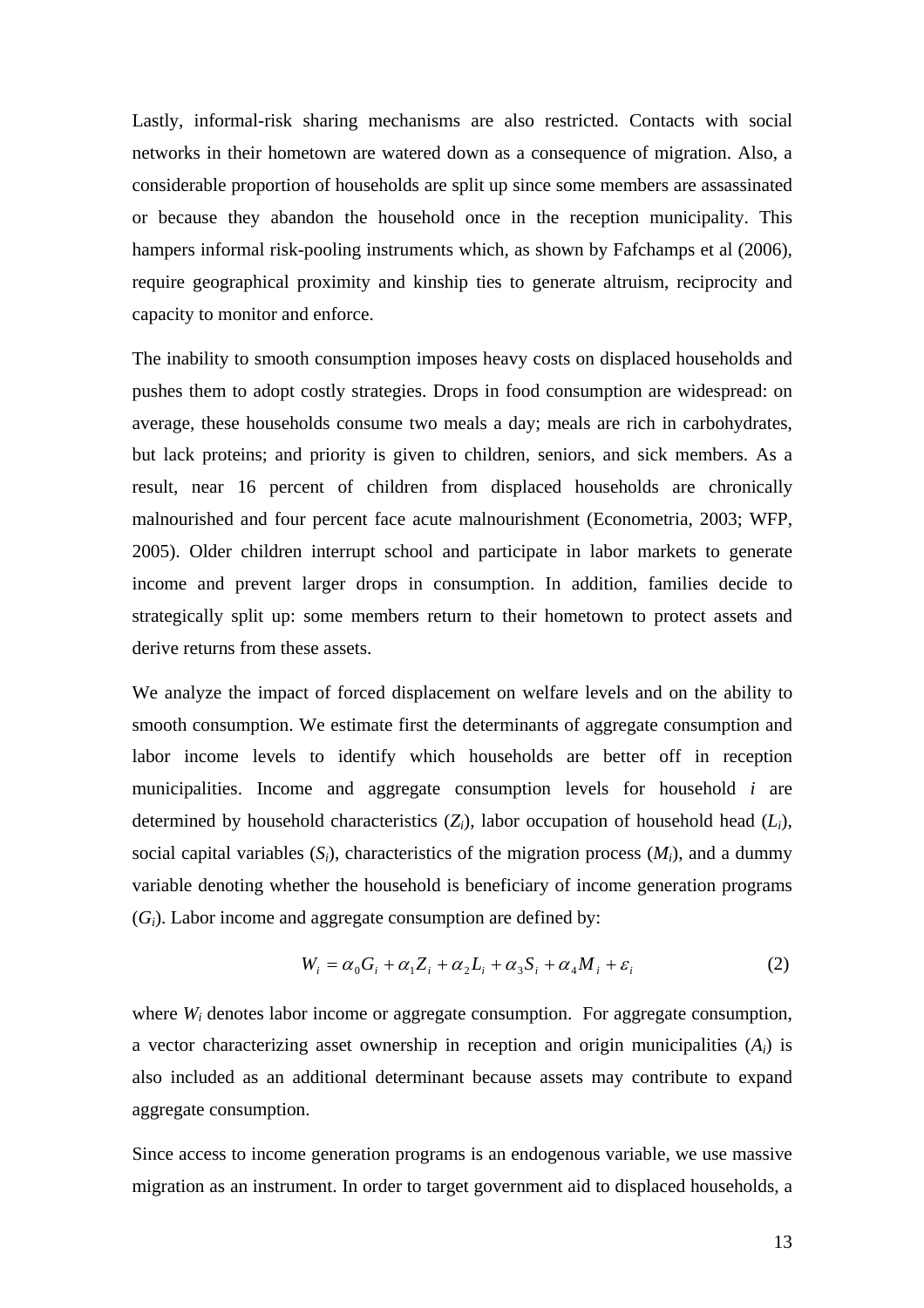registration system, whereby households declare and are registered once the declaration is validated by government officials, was created. When households migrate massively, registration is automatic, granting immediately the condition as a displaced person. Access to the income generation programs evaluated in this paper is conditional on being registered in government records as a displaced person. Thus, massive displacement determines the probability of being a beneficiary of income generation programs, yet massive migration does not influence welfare levels or the ability to smooth consumption.

We also explore whether displacement disrupts the ability to smooth consumption. Changes in consumption are regressed as a function of changes in labor income and household characteristics to control for heterogeneity. Three set of regressions are estimated. First, a regression in which changes in consumption, without controlling for participation in income generation programs, is estimated. Nevertheless, participation in income generation programs, by providing additional income sources, may contribute to mitigate the displacement shock and to smooth consumption. Hence, the second set of regressions interact changes in income with participation in income generation programs. As before, participation in income generation programs is instrumented with massive migration. Lastly, the ability to smooth consumption may change as the time of settlement in the reception municipality is longer. During the first three months, displaced households are entitled to humanitarian aid, which may be instrumental to prevent substantial drops in consumption. After humanitarian aid ends, empirical evidence suggests vulnerability of displaced households increases significantly (Econometria, 2003). Thus, consumption smoothing may vary according to time of settlement in reception municipalities. To control for these changes over time, dummy variables for time of settlement are interacted with changes in labor income and participation in income generation programs. The three sets of regressions estimated are

$$
\Delta C_i = \beta \Delta I_i + \gamma Z_i + \varepsilon_i \tag{3}
$$

$$
\Delta C_i = \beta_j \left[ \Delta I_i^j * G_i \right] + \gamma Z_i + \varepsilon_i \tag{4}
$$

$$
\Delta C_i = \beta_j^1 \Big[ \Delta I_i^j * d_{0-3} \Big] + \beta_j^2 \Big[ \Delta I_i^j * d_{3-12} \Big] + \beta_j^3 \Big[ \Delta I_i^j * d_{>12} \Big] + \gamma Z_i + \varepsilon_i \tag{5}
$$

where  $\Delta C_i$  and  $\Delta I_i$  represents change in consumption and labor income before and after displacement, *Zi* is a vector of household characteristics, *j* denotes whether the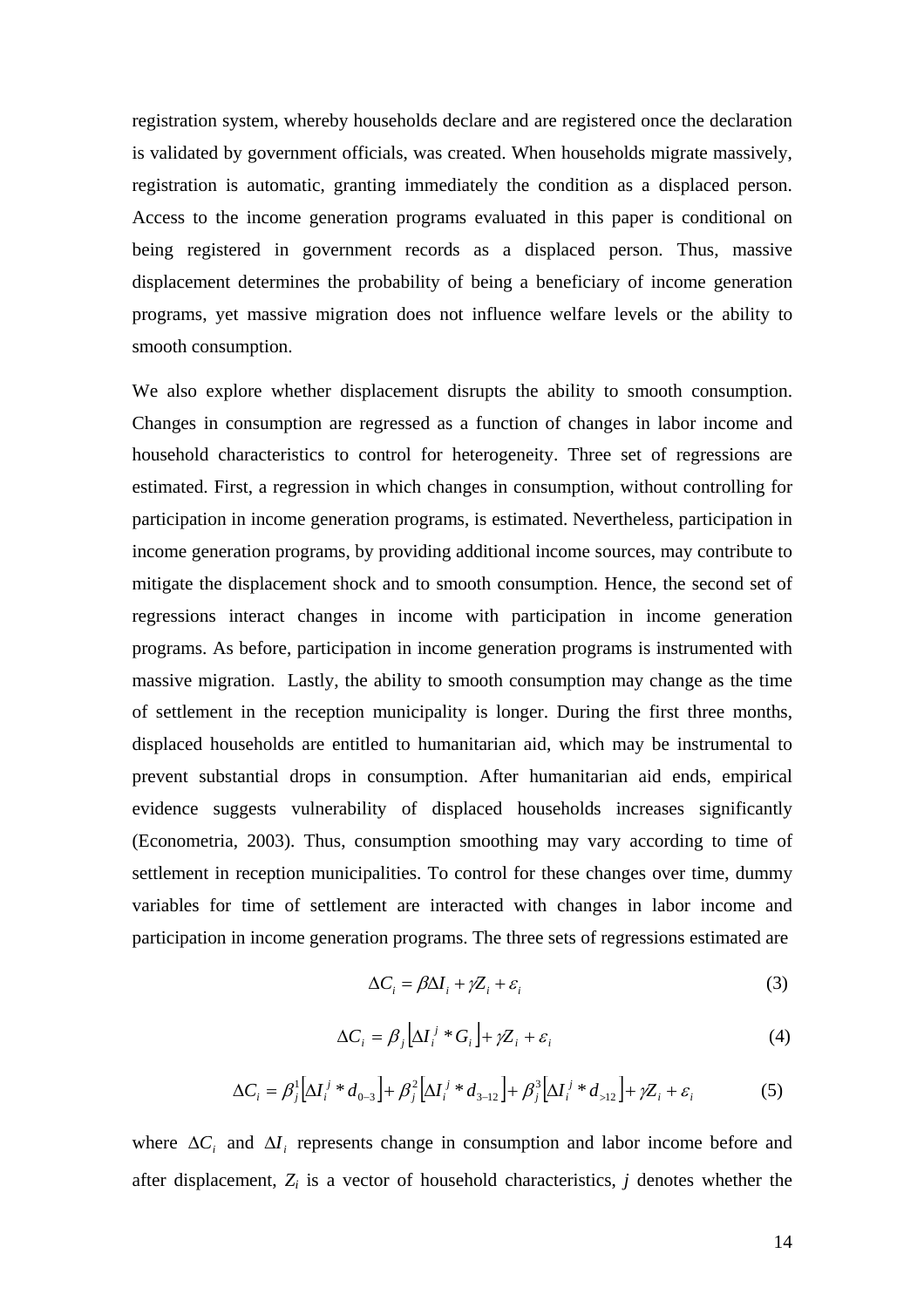household is a beneficiary or non-beneficiary of income generation programs, *d0-3* is a dummy variable equal to one when time of settlement is less than three months, *d3-12* is a dummy variable equal to one when time of settlement is between three months and a year, and *d>12* is a dummy variable equal to one when time of settlement more than a year. As explained above, aggregate consumption in municipalities of origin is predicted and labor income is elicited using retrospective questions.

Finally, we analyze if income generation programs reduce the likelihood of resorting to costly strategies to smooth consumption. We estimate probit regressions for the probability of adopting strategies such as child labor and household split up, and an OLS regression for the number of days of schooling interruption. Changes in labor income, household characteristics, social capital, asset ownership, migration characteristics, and a dummy variable for beneficiaries of income generation programs are incorporated as determinants of adopting these strategies. The probability for household *i* of adopting strategy *k* is defined by

$$
\text{Pr}\,ob(\text{adopting strategy }k)_i = f\big(\delta_0 G_i + \delta_1 \Delta I_i + \delta_2 Z_i + \delta_3 S_i + \delta_4 A_i + \delta_5 M_i + \varepsilon_i\big) \tag{6}
$$

where *k* is school interruption, child labor or household split up. Estimate results for all the regressions defined in this section are analyzed in next section.

#### **3.4 Summary statistics and econometric results**

The analysis of welfare losses, the ability to smooth consumption, and the strategies adopted by the displaced population in Colombia is presented in this section. Our results indicate that the economic impact of displacement is substantial: asset losses are significant, conditions to generate income are extremely difficult, and the ability to mitigate risks is indeed limited. Thus, labor income and aggregate household consumption plummet after displacement, households are unable to smooth consumption, and are compelled to adopt costly strategies in an attempt to ameliorate the impact of displacement.

Table 1 shows the summary statistics for the whole sample as well as for beneficiaries and non-beneficiaries of income generation programs. Forced displacement implies a significant asset loss. Average losses, including durable goods and housing, are around US\$4.084 per household, which on aggregate are equivalent to 1.7 percent of the Colombian GDP. In addition, more than half of households had formal or informal land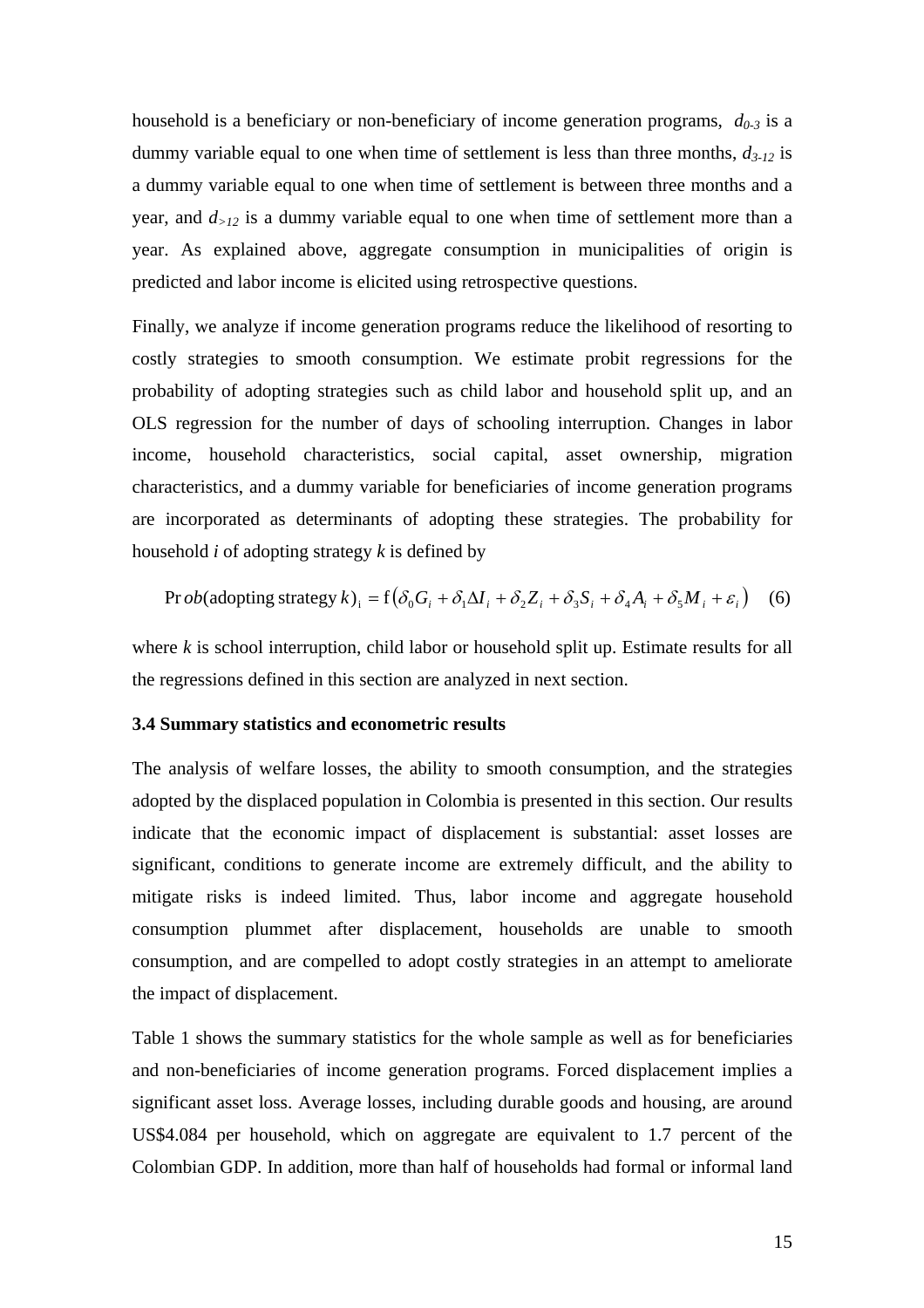tenure, and had their land seized by rebel groups or were obliged to abandon their land as a result of displacement. Aggregate figures reveal that 1.2 million hectares have been lost as a consequence of forced migration; a figure equivalent to two times the number of hectares assigned by the Agrarian Reforms in Colombia between 1993 and 2002. Moreover, the abandonment of land by the displaced population implies a significant decline in agricultural production. Idle land, on average, entails annual agricultural losses up to US\$979 for households who pursued agricultural activities before displacement. Aggregate figures for this loss in annual agricultural production correspond to 2.1 percent of the agricultural GDP of 2004.

The difficulty for displaced households to derive income from agricultural activities is aggravated by the slow absorption of displaced persons in urban labor markets. First, unemployment rates soar during the first months of settlement: unemployment rates for household heads increase from 1.7 percent in their places of origin to more than 50 percent during the first three months after displacement. Although these rates descend to 16.1 percent after a year of settlement, displaced households fare worse than the urban poor (Ibáñez and Moya, 2006). In fact, after a year of settlement, unemployment rates for displaced household heads are only equivalent to those of urban extreme poor.

Difficulties to find jobs partially stems from the erosion of the displaced population's labor skills, and from their low educational attainment. Forced displacement depreciates the productive skills of its victims; since nearly all households come from rural areas, where the majority was employed in agricultural activities. In fact, near 74 percent of household heads were engaged in agricultural activities before forced migration. In addition, average years of schooling for displaced household heads are lower than those of the urban poor. Consequently, the displaced population faces high unemployment rates, and even when jobs are available, they usually work in the informal sector.

Furthermore, forced migration entails the disruption of formal and informal risk-sharing mechanisms. Potential access to informal credits drops significantly and conditions for formal credits worsen. For example, after displacement only 9.2 percent of the households had the opportunity to ask for loans to relatives, neighbors, and friends, in contrast to 18 percent before displacement. Participation in formal social networks is also disrupted: while 27 percent of the displaced population used to participate in formal organizations before displacement, only ten percent participate during the first three months of settlement. Although involvement in social networks increases as the time of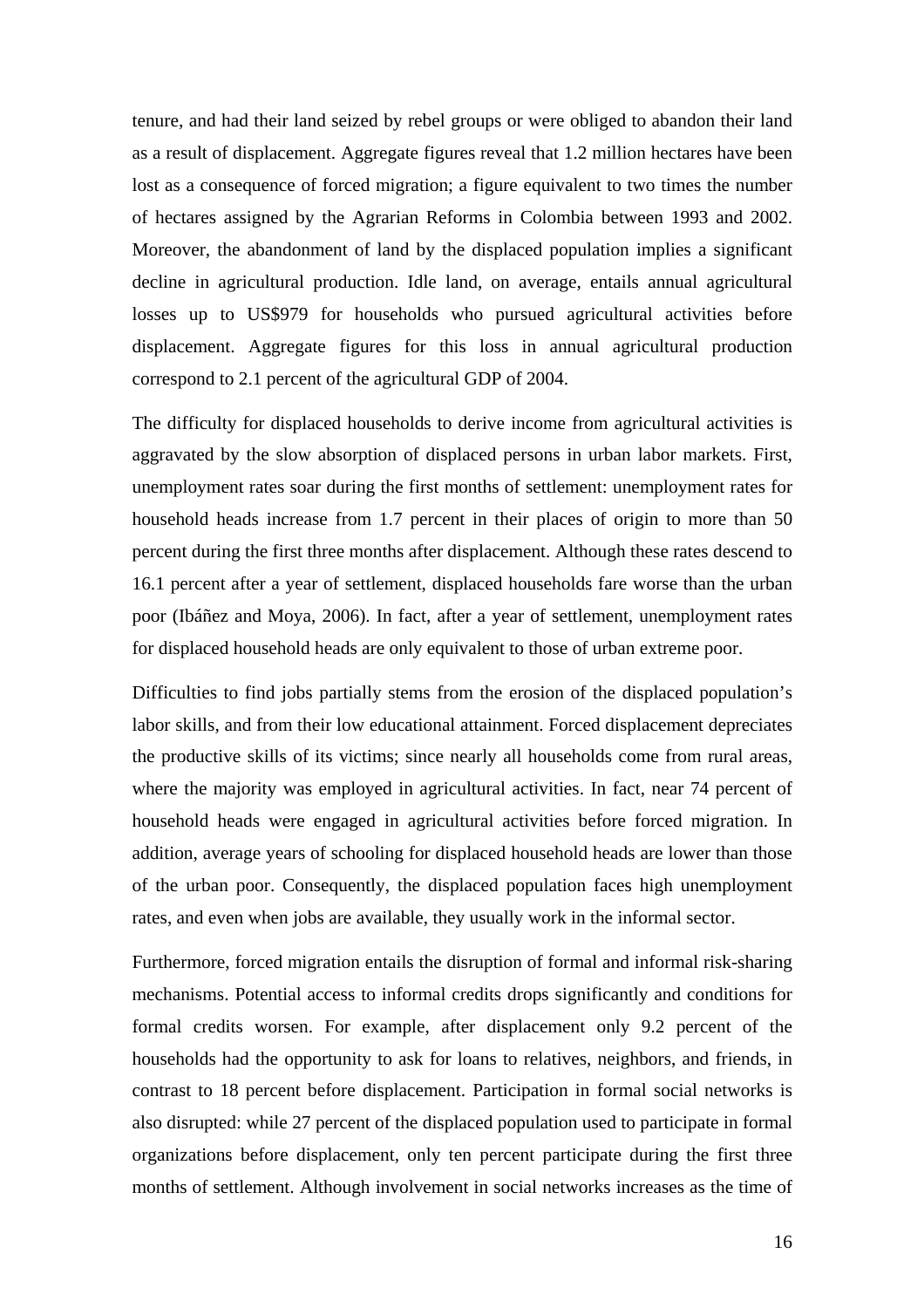settlement is longer, involvement in productive organizations decrease while participation in charitable organizations increase. This entails a significant impact on household welfare as the former are instrumental to mitigate risks, gain access to credit programs and technical assistance, generate income, and smooth consumption (Ibáñez and Moya, 2006).

Lastly, the migration process causes the fragmentation of near 30 percent of the households, worsening the conditions to generate income. Nearly nine percent of families loose household members, and in many cases their household head, as a consequence of displacement. Because the main bread-winners are no longer in the household, dependency rates and vulnerability to poverty increases. On the other hand, other households split up to diversify income sources, return to their hometown, and derive return from their assets. This strategy may reduce vulnerability by providing additional income sources.

As a result of the circumstances described above, displaced households face extreme difficulties to generate income in reception sites. Overall, labor income per equivalent adult declines by 50 percent. Household's labor income per equivalent adult plummets from US \$826 per year before displacement to US \$170 per year during the first three months after displacement and to US \$410 after a year of settlement. Beneficiaries of income generation programs recover earlier their ability to produce income than nonbeneficiaries, albeit after a year of settlement the difference between both two groups is not significant (Figure 1).



**Figure 1. Annual labor income per equivalent adult – before and after displacement. Whole sample, beneficiaries and non beneficiaries.** 

The limited capacity to generate income implies lower levels of aggregate consumption. Forced displacement entails an overall decline of 22 percent in aggregate consumption per equivalent adult. Moreover, consumption aggregate does not improve overt time:

Source: Authors calculations using EDHD-2004.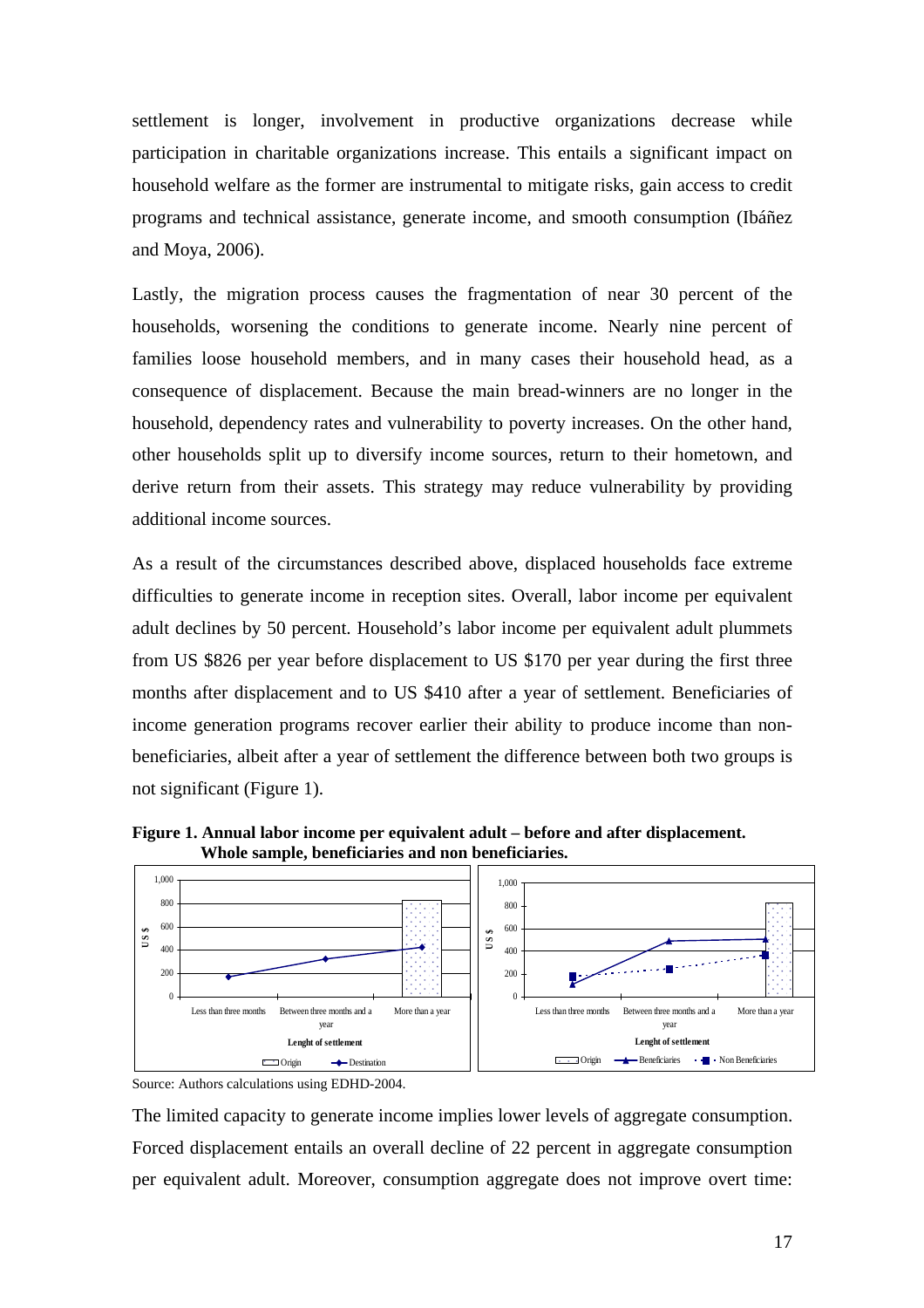consumption drops sharply six months after migration and, after a year of settlement, aggregate consumption only recovers to 76 percent of the levels enjoyed before displacement (Figure 2). Besides, almost 65 percent of aggregate consumption is food consumption, indicating the extreme vulnerability of this population.

Although beneficiaries of income generation programs appear to be better able to smooth consumption during the first months of displacement, this ability is not sustained over time. Once these programs conclude, consumption levels for beneficiaries are practically identical to those of non-beneficiaries (Figure 2). Non beneficiaries of income generating programs, on the other hand, fare worse than the treatment group during the first months, yet they are able to catch up after a year of settlement.

**Figure 2. Annual consumption per equivalent adult – before and after displacement. Whole sample, beneficiaries and non beneficiaries.**



Source: Authors calculations using EDHD-2004

The sources of consumption vary significantly over time. During the first months, displaced households rely heavily on assistance and after a year some are purchasing most of their consumption items. Beneficiaries purchase most of their consumption items earlier than non beneficiaries, but after six months their purchasing capacity seems to weaken somehow. Nevertheless, after a year, beneficiaries rely more in purchased goods compared to non-beneficiaries (95% of consumptions is purchased vs. 88% for non-beneficiaries).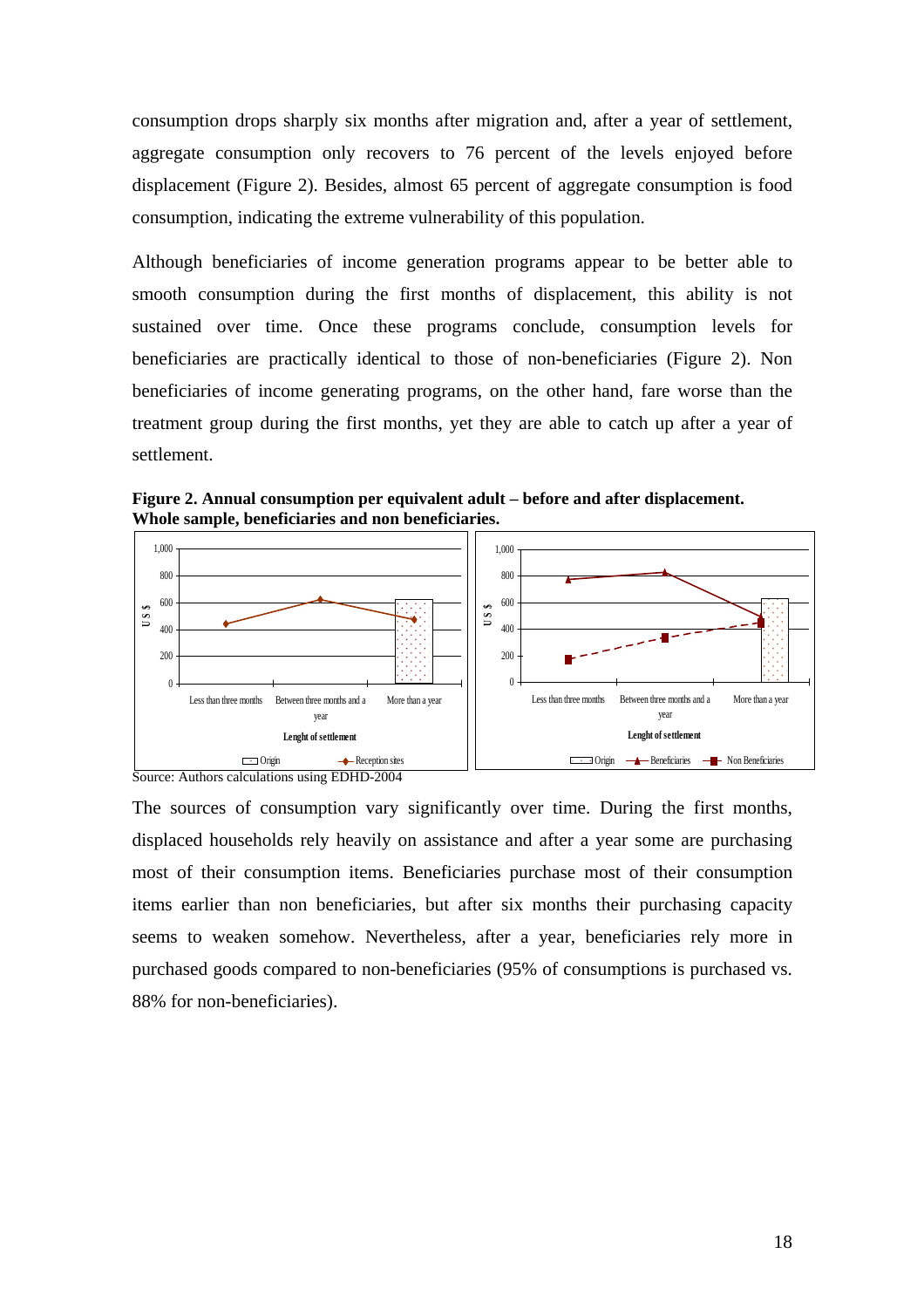

**Figure 3. Sources of aggregate household consumption. Beneficiaries and non beneficiaries.**

Source: Authors calculations using EDHD-2004.

We estimate the determinants of consumption and labor income to identify which households are better suited to cope with forced displacement and to provide inputs for designing policy instruments. As mentioned in section 3.3, in addition to an OLS regression, we estimate an instrumental variables regression to deal with the endogeneity of participation in income generation programs. Results from OLS and IV regressions for labor income are shown in Table 2.

Labor markets, social capital, and being a beneficiary of income generation programs are effective to increase household income while vulnerability reduces labor income. We find that labor income is greater for households who had contacts in destination sites, were settled for a longer time, have younger household heads, and are employed. In addition, labor income is higher for beneficiaries of income generation programs. On the other hand, vulnerable households fare worse: ethnic minorities, those in which a woman became the household head as a consequence of displacement, and families employed in agricultural activities before displacement. As it was inferred from Figures 1 and 2, income generation programs appear to be effective in increasing labor income and reduce the dependence on assistance; nonetheless, these increments are not enough to improve aggregate consumption *vis-à-vis* non beneficiaries.

Results for the determinants of aggregate household consumption, presented in Table 3, reinforce the results for labor income. We find that consumption is greater for households that are better suited to generate income, still controlling assets in their hometown, and well-connected with formal organizations. Indeed, households with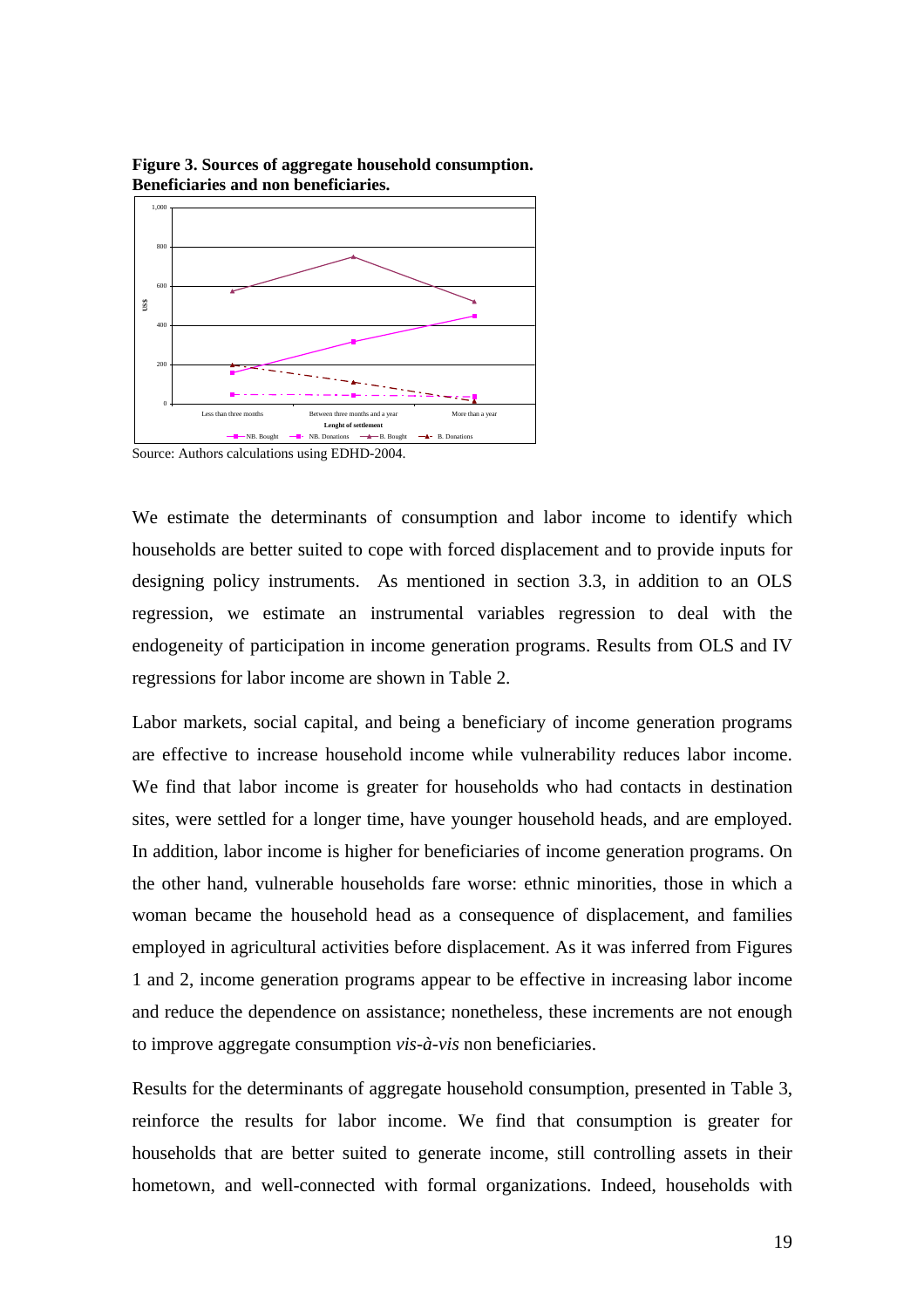more members in working age, younger household heads, better-educated, and participating in formal organizations are better-off. On the other hand, extremely vulnerable households, such as ethnic minorities or families in which the women became household head as a consequence of displacement, are faring worse.

However, three important differences emerge in contrast to labor income determinants. First, time of settlement does not exert any influence on aggregate consumption. Although consumption drops significantly as a consequence of displacement, consumption appears to stabilize in extremely low levels once households settle in the destination site. As shown in Graph 3, displaced households seem to rely heavily on donations during the first months and, after a while, dependence on donations eases, but consumption levels remain similar. Second, participation in income generation programs does not improve households' consumption. To verify this result, we also used propensity score matching to estimate the impact of income generation programs on consumption. Results from the propensity score matching confirm our initial results: income generation programs do not have a positive impact on aggregate household consumption. Thus, income generation programs appear to be effective to increase labor income during a short time; nonetheless, this expansion is temporary and does not contribute to increase consumption. Third, controlling assets in the municipality of origin and being able to extract rents from exploiting it contributes to expand consumption and improve somehow welfare conditions in the destination site.

Because displacement causes the disruption of risk sharing mechanisms, limits access to financial markets, and produces assets losses, the ability to smooth consumption is hindered. In fact, estimates for the determinants of food consumption per equivalent adult show that the coefficients for labor income are 0.18 and 0.17 in the OLS and IV specifications, respectively (Table 4). These results indicate that consumption is responsive to income; hence, displaced households are incapable of smoothing consumption.

In order to establish whether the disruption of risk-sharing mechanisms impinges on the capacity of households to smooth consumption, we estimate regressions in which changes in consumption per equivalent adult are regressed against changes in labor income and household characteristics. In addition, we identify the impact of forced displacement on different groups of the displaced population: households settled in reception sites for different time spans (less than three months, between three months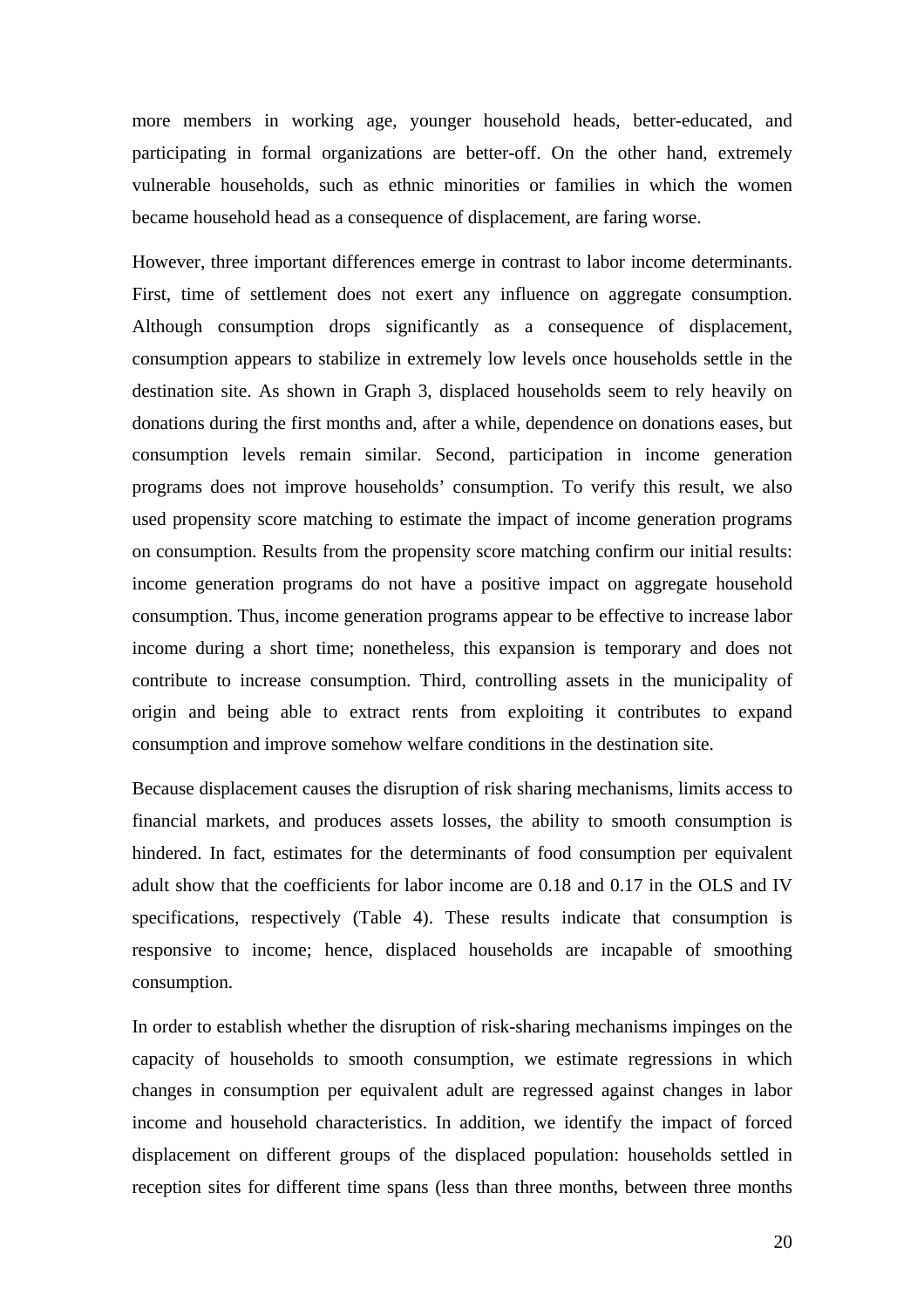and a year, and for more than a year); and beneficiaries and non beneficiaries of income generation programs. Participation in income generation programs is again instrumented using massive displacement. Coefficient estimates for OLS and IV estimations for the different specifications are presented in Table 5.

Our results indicate that displaced households are not able to smooth consumption. The coefficient for the change in income is statistically significant and equal to 0.19, revealing that households are not able to cope with the impact of forced displacement and variations in labor income translate into variations in aggregate consumption. The magnitude of this coefficient is significantly high, especially when compared to this coefficient for poor households in Colombia (0.03) and Nicaragua (0.07) (Barrera and Pérez-Calle, 2005). However, our results are similar to those found for rural villages in South India (Morduch, 2002; Ravallion and Chaudhuri, 1997), in which the coefficient denoting consumption smoothing ranges between 0.15 and 0.33. Hence, the vulnerability of forced displaced households is similar to rural households exposed to a wider range of shocks than urban households.

By probably expanding access to financial markets and risk-sharing mechanisms, displaced households recover some of their ability to smooth consumption over time. Coefficients estimates when labor income changes are interacted with dummy variables for time of settlement show a decline from 0.34 for households recently displaced, to 0.18 for households settled for more than year. However, it is striking to note that households settled for longer periods are still unable to fully insure their consumption levels. Indeed, the coefficient of income changes is still significant and higher than the one found by Barrera and Perez-Calle for Colombian urban poor.

Moreover, income generation programs only contribute to smooth consumption during a short time span. Results for beneficiaries and non beneficiaries of income generation programs reveal that these programs are not effective to help households smooth consumption overall. In fact, beneficiaries fare worse than non beneficiaries, as consumption of the former is more responsive to labor income changes, both in the OLS and in the IV specifications (Table 5, Columns 3 and 4). When we compare consumption smoothing for beneficiaries and non beneficiaries by length of settlement, we find that income generation programs have a positive impact on consumption smoothing between three months and a year after forced displacement, but seemingly when these programs come to and end, the capacity of beneficiaries to smooth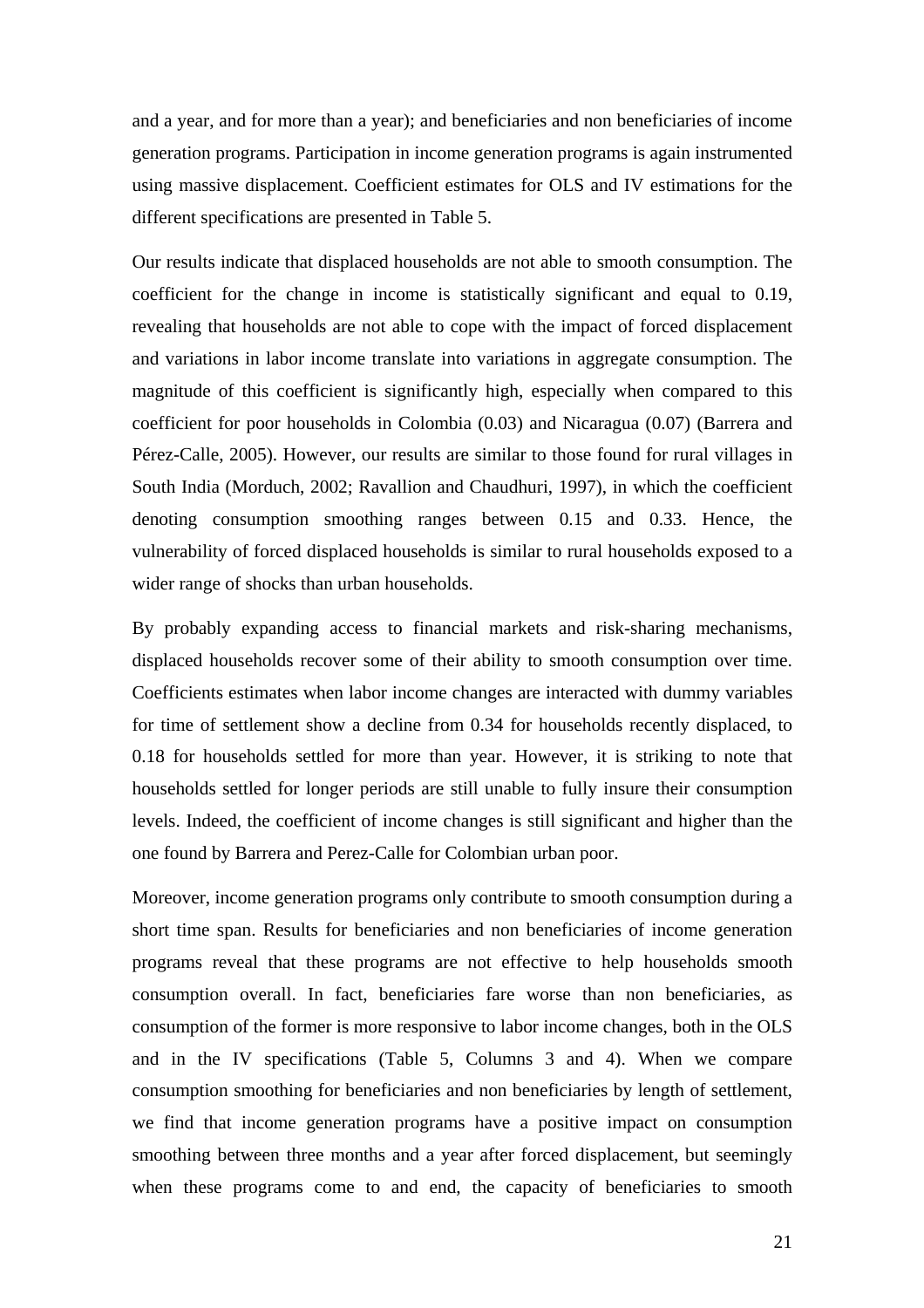consumption fades away (Figure 4 and Table 5, Columns 5 and 6). Non-beneficiaries, on the other hand, face difficulties during the first months to smooth consumption, yet after a year consumption smoothing for non-beneficiaries is better than for beneficiaries. These results, paired with the results describe above, reinforce the hypothesis that income generation programs offer a temporary relief, but their impact vanishes over time when households are forced to rely on their own sources to provide consumption.



**Figure 4. Consumption smoothing coefficients for displaced households Whole sample, beneficiaries, and non beneficiaries.** 

The consequences of sharp declines in consumption and the difficulty to smooth consumption forces displaced households to adopt costly strategies. Some households distribute their members between their hometown and the destination site as a strategy to diversify income sources and continue exploiting assets: 21 percent of households reported that a member resided nowadays in their hometown. On the other hand, secondary schooling is interrupted frequently and young children are obliged to contribute in income generating activities. Thus, school attendance is lower in destination communities compared to their hometown, despite having a larger supply of educational services in the former. Indeed, school attendance for children in primary school increases significantly after displacement, but falls for those in middle and high school. In addition, in almost 16 percent of the households surveyed children contribute to income generation activities, driving children to interrupt their education for approximately 147 days.

As mentioned in section 3.4, we analyze if income generation programs reduce the likelihood of resorting to costly strategies to smooth consumption. Following equation 6, we estimate probit regressions for the probability of adopting strategies such as child

Source: Authors calculations using EDHD-2004.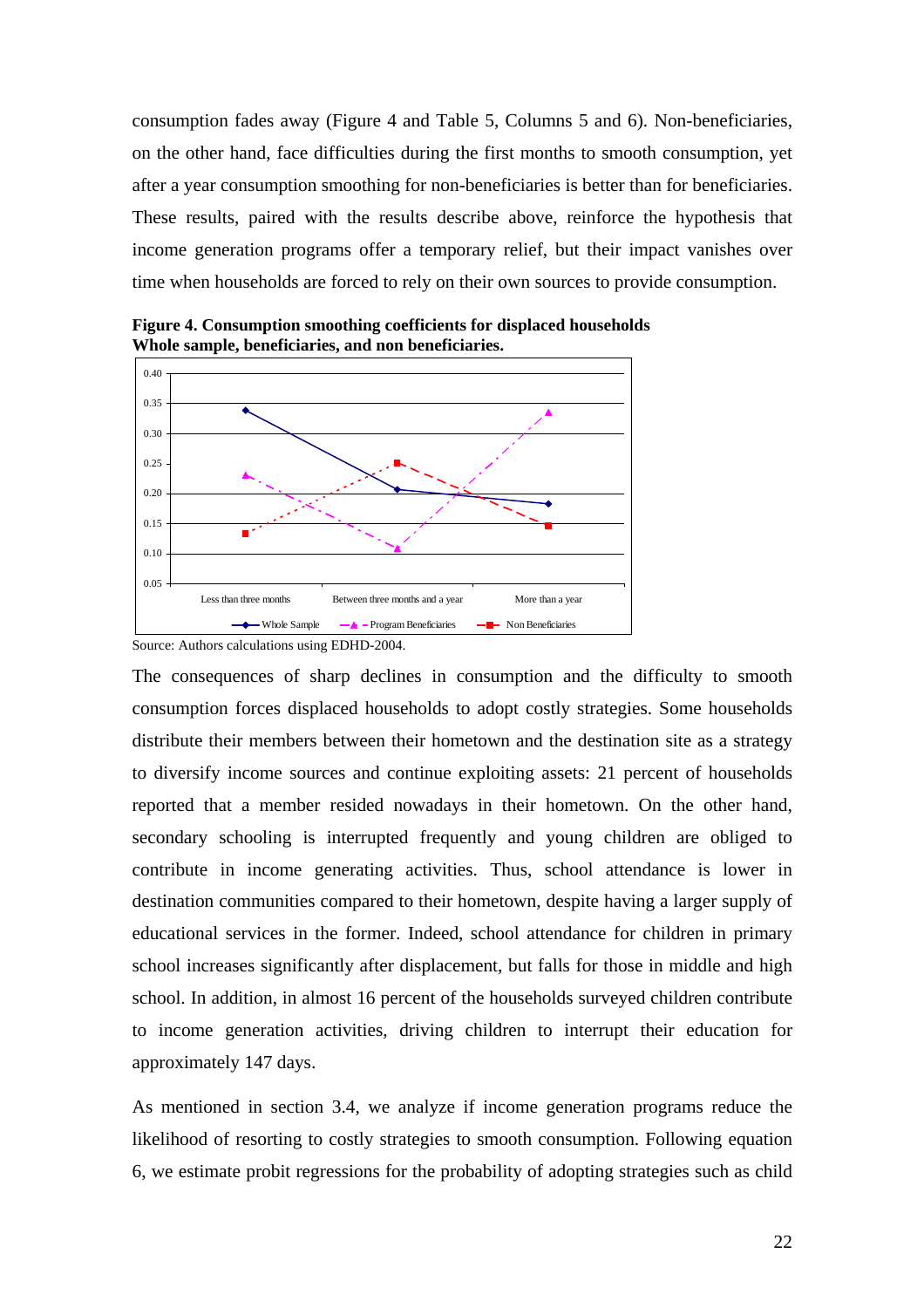labor and household split up, and, in addition, we estimate an OLS regression for the determinants of school interruption. Results for these estimations, shown in Tables 6 and 7, reveal that being a beneficiary of income generation programs reduces the likelihood of having to split up the household, but these programs are not an effective mechanism to keep children in schools, and give up on child labor as a strategy to smooth consumption. Furthermore, participation in these programs does not contribute to reduce the time span in which children interrupt school attendance. These results are not surprising and are consistent with the outcomes described in the paragraphs above. Because the effectiveness of income generation programs is limited and its impact vanishes rapidly, beneficiaries still face harsh conditions once the programs ends. Foreseeing these harsh conditions, displaced households may simply diversify income sources by participating in income generation programs and by simultaneously adopting strategies such as interrupting school for older children.

Results indicate welfare losses from displacement are sizeable, the ability to mitigate the displacement shock is limited, and the impact of income generation programs is small, forcing households to adopt costly strategies. Drops in consumption and labor income after displacement are considerable. Consequently, socioeconomic conditions in destination sites are worse than those of urban poor. Nevertheless, households bettersuited to generate income, still controlling assets in their hometown, and with larger social networks, face greater welfare levels in destination sites. Income generation programs seem effective to temporarily alleviate conditions for displaced households, but the impact rapidly disappears once the program ends. Thus, these programs are not effective to prevent households from resorting to costly strategies, like school interruption, to smooth consumption.

#### **4. Conclusions**

Welfare losses from intra-state conflicts are large. Evidence for forced displaced persons in Colombia reveals significant drops in consumption and labor income, substantial asset losses, harsh conditions in destination sites, and a severe disruption of risk-sharing mechanism. Thus, to avoid further drops in consumption, displaced households rely on costly strategies like distributing members between their hometown and the destination site to diversify income sources, interrupting school assistance for older children, and increasing participation of older children in labor markets.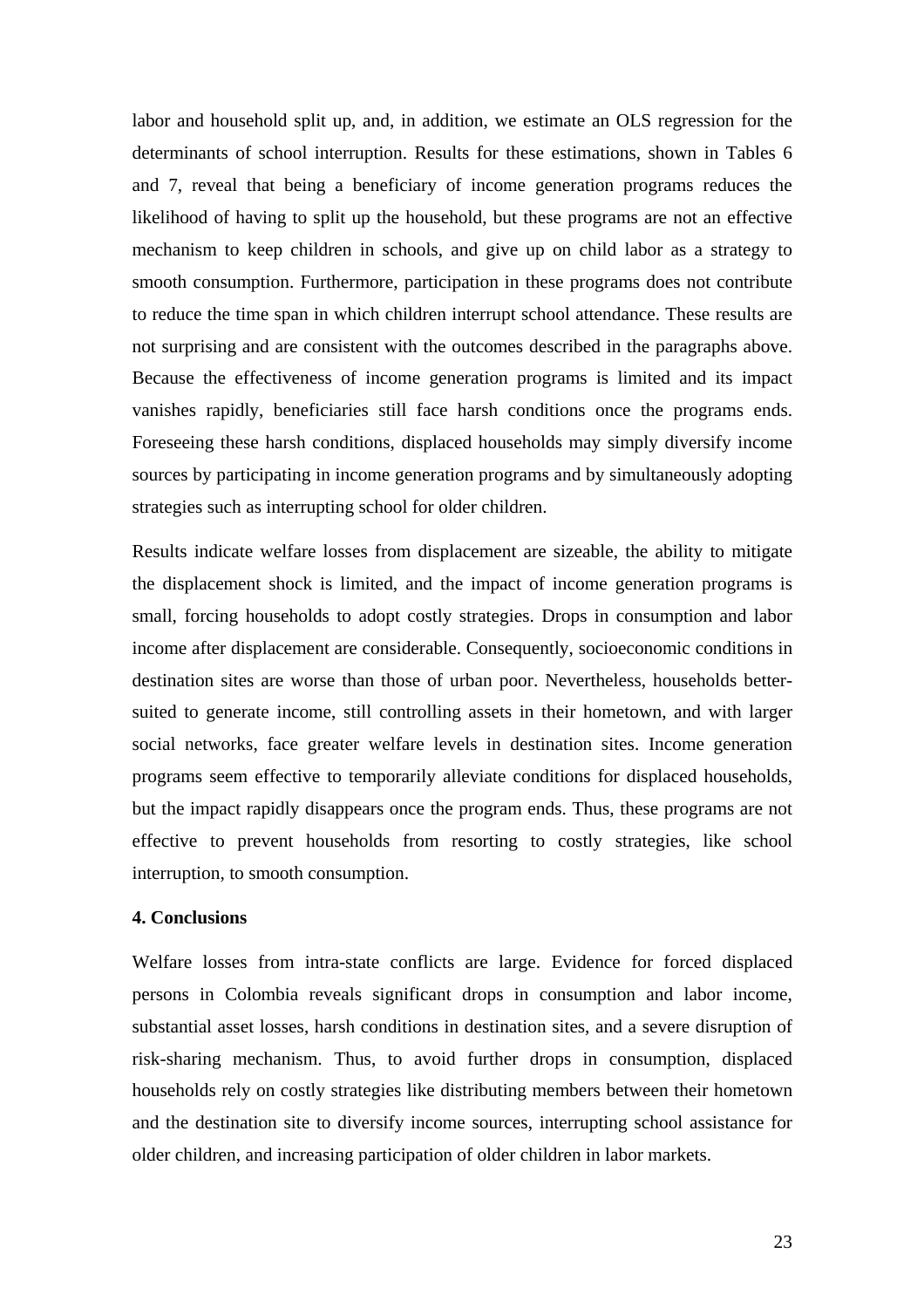Moreover, the effectiveness of programs intentionally designed to promote income generation and reduce state dependence among the displaced population is limited. Our results indicate that income generation programs offer a temporary relief for beneficiaries, but the impact is not sufficient to increase consumption and to prevent households from adopting costly strategies. In addition, the impact of the programs rapidly vanishes once the program ends, and welfare levels of beneficiaries end up being similar to those of non-beneficiaries. Over time, both groups are not able to recover the capacity to generate income and their previous welfare levels.

The consequences of internal conflict, therefore, go beyond the short-term adjustment costs analyzed above. Asset loss, the impossibility to generate sufficient income, and the adoption of costly strategies entail long-term costs for displaced households who face a large likelihood of falling into chronic poverty, which also hinders economic development.

The need to design and implement specific policies for victims of internal conflict is conclusive. These policies should provide mechanisms to prevent substantial welfare losses and to create conditions for sustainable income generation process; thus, reducing the risk of relying on costly strategies to smooth consumption. Protection and recuperation of assets, fine-tuning income generation programs, and promoting access to financial markets, are crucial elements to consider while crafting these policies.

Protection and recuperation of assets contributes to mitigate the conflict-induced shock and allow households to ensure acceptable consumption levels. A legal framework to protect land and other assets abandoned as a consequence of forced displacement is necessary as well as building local capacity to apply this legal framework. On the other hand, once assets are lost, mechanisms for identifying victims and estimating the value of assets lost should be designed and implemented. Compensation schemes build upon this information should be discussed during peace talks in order to devise post-conflict reparation programs.

The impact of income generation programs should not end upon completion. In order to guarantee long-term benefits, programs should identify instruments to facilitate access to formal employments, provide micro credits and seed capital, and improve their creditors' profile. By offering job-clearing houses, these programs can reduce search costs which are usually high for the displaced population. Funding wages during the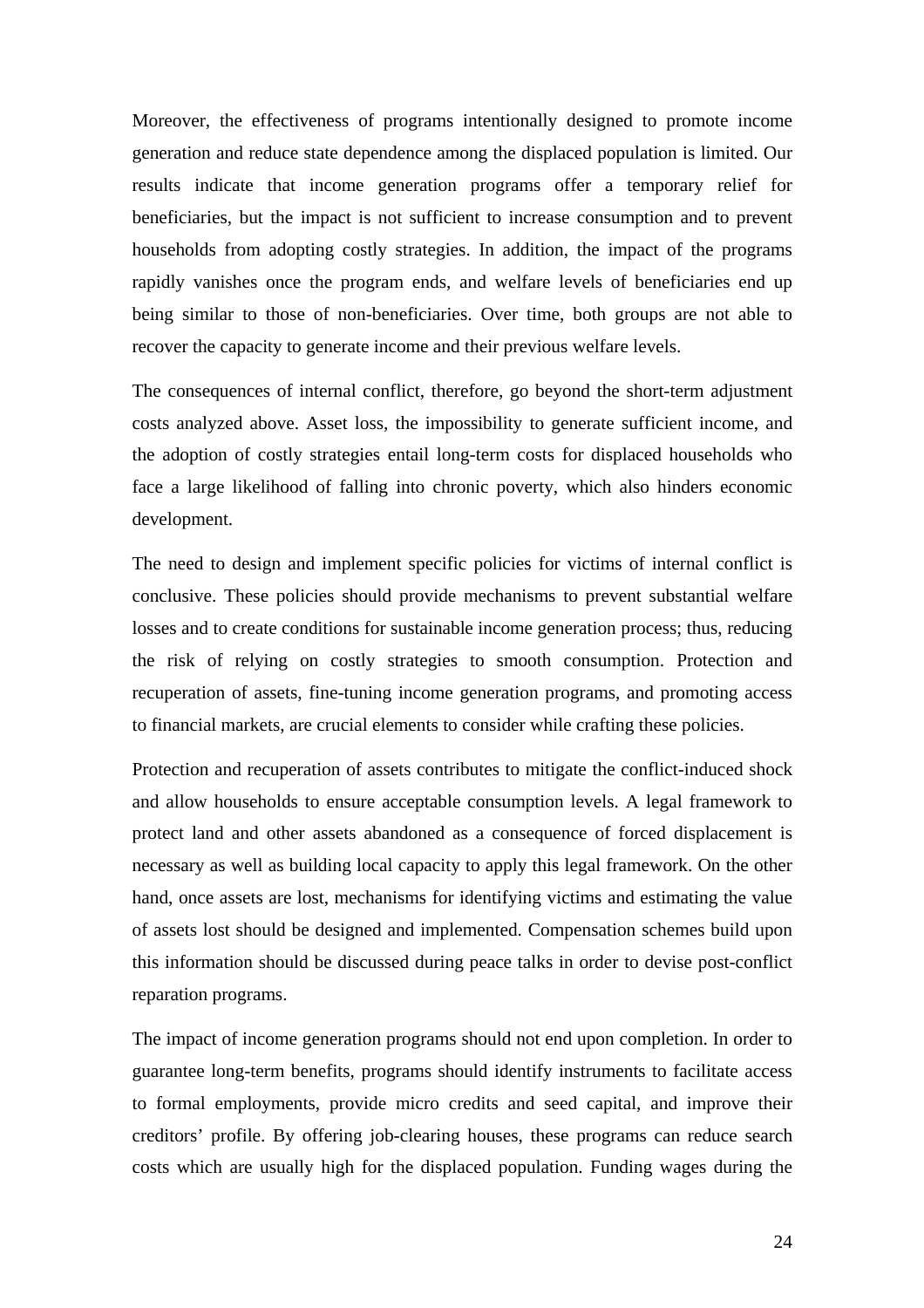initial months for individuals working in private firms may help reduce information asymmetries regarding the abilities of displaced persons. However, since this strategy implies high costs and so far its effectiveness has been limited, emphasis should be placed on promoting small enterprises. Provision of micro credits and seed capital is, therefore, essential for this purpose and also will improve the creditors' profile of displaced households enlarging even further access to financial markets. Lastly, income generation programs should be complemented with nutritional programs to prevent households from using seed capital and micro credits for food consumption.

#### **References**

- Alderman, H., J. Hoddinott and B. Kinsey (2004). *Long Term Consequences of Early Childhood Malnutrition.* HICN Working Paper No. 9.
- Azam, J.P. y A. Hoeffler (2002). "Violence against Civilians in Civil Wars: Looting or Terror?" *Journal of Peace Research* 39(4): 461-85.
- Barrera, F. and F. Pérez-Calle (2005). *Consumption Smoothing: Empirical Evidence from Colombia and Nicaragua*. Unpublished document.
- Barrientos, A. y A.Shepherd (2003). *Chronic Poverty and Social Protection*. Paper presented at the CPRC Conference on Chronic Poverty. University of Manchester.
- Behrman, J (1988). "Intrahousehold Allocation of Nutrients in Rural India: Are Boys Favored? Do Parents Exhibit Inequality Aversion?" *Oxford Economic Papers* 40(1): 32-54.
- Bruck, T. (2004a). *Coping Strategies in Post-War Rural Mozambique.* HICN Working Paper No. 02
- Bruck, T. (2004b).. *The Welfare Effects of Farm Household Activity Choices in Post-War Mozambique.* HICN Working Paper No. 04.
- Bundervoet, T. and P. Verwimp (2005). *Civil War and Economic Sanctions: An Analysis of Anthropometric Outcomes in Burundi*. HICN Working Paper No. 11.
- Deaton, A. (1992). *Understanding Consumption.* Clarendon Lectures in Economics. Oxford University Press.
- Donovan, C., L. Bailey, E. Mpyisi and M. Weber. *Prime-Age Adult Morbidity and Mortality in Rural Rwanda: Effects on Household Income, Agricultural Production, and Food Security Strategies.* Research Report, Food Security Research Project, Ministry of Agriculture, Kigali.
- Echeverry, J.C., N. Salazar y V. Navas (2001). *¿Nos parecemos al resto del mundo? El conflicto colombiano en el contexto internacional*. Archivos de Macroeconomía. Documento 143. Departamento Nacional de Planeación. Bogotá, Colombia.
- Econometría (2003). *Vulnerabilidad a la inseguridad alimentaria de la población desplazada por la violencia en Colombia.* Final report presented to the World Food Program.
- Engel, S. and A.M. Ibáñez (2006). "Displacement due to Violence in Colombia: A Household Level Analysis", forthcoming *Economic Development and Cultural Change.*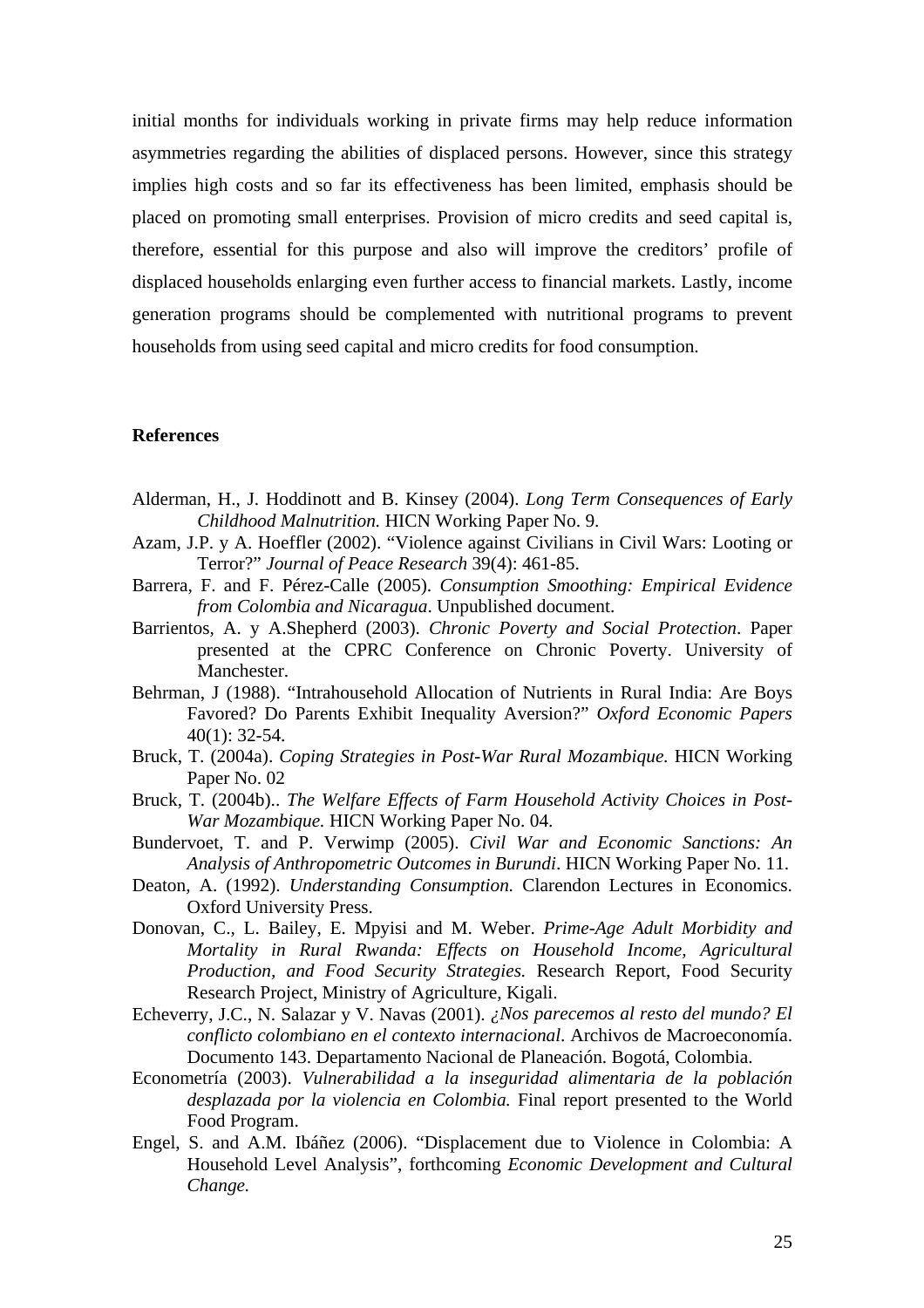- Fafchamps, M. and F. Glubert (2006). "The Formation of Risk-Sharing Networks". Forthcoming *Journal of Development Economics.*
- Fafchamps, M. and S. Lund (2002). "Risk-sharing Networks in Rural Philippines", *Journal of Development Economics* 71:261-287.
- Fafchamps, M., C. Udry and K. Czukas (1998). "Drought and Savings in West Africa: Are Livestock a Buffer Stock?", *Journal of Development Economics* 55: 273- 305.
- Foster, A (1995). "Prices, Credit Markets, and Child Growth in Low Income Areas", *Economic Journal* 105: 551-570.
- Foster, A. and M. Rosenzweig, (2001). "Imperfect Commitment, Altruism and the Family: Evidence from Transfer Behavior in Low-Income Rural Areas", *Review of Economic and Statistics* 83(3): 389-407.
- Gaviria, A. (2000). "Increasing Returns and the Evolution of Violent Crime: The Case of Colombia." *Journal of Development Economics 61* (1): 1-25.
- Hulme, D. y A. Shepherd (2003). "Conceptualizing Chronic Poverty" *World Development*, 31(3): 403-423.
- Ibáñez, A.M. and A. Moya (2006). ¿Cómo el Desplazamiento Forzado Deteriora el Bienestar De Los Hogares Desplazados?: Análisis y Determinantes del Bienestar en los Municipios de Recepción. Documento CEDE 2006-26. Department of Economics. Universidad de los Andes. Bogotá, Colombia.
- Jacoby, H. and E. Skoufias (1997). "Risk, Financial Markets, and Human Capital in a Developing Country" *Review of Economic Studies* 64(3): 311-335.
- Jensen, R. (2000). "Agricultural Volatility and Investments in Children", *American Economic Review*, 90(2): 399-404.
- Justino, P. and P. Verwimp (2006). *Poverty Dynamics, Violent Conflict and Convergence in Rwanda*. HICN Working Paper No. 16.
- Kochar, A (1998). "Smoothing Consumption by Smoothing Income: Hours of Work Responses to Idiosyncratic Shocks in Rural India", *Review of Economics and Statistics* 81(1): 50-61.
- Kohara, M. and C. Y. Horioka (2006). *Do Borrowing Constraints Matter? An Analysis of why the Permanent Income Hypothesis does not Apply in Japan.* NBER Working Paper Series. Working Paper No. 12330.
- Ligon, E., J.P. Thomas, and T. Worrall (2001). "Informal Insurance Arrangements in Village Economies", *Review of Economic Studies* 69(1): 209-244.
- Lucas, R.E. and O. Stark., (1985) "Motivations to Remit: Evidence from Botswana", *Journal of Political Economy*, 93(5): 901-918.
- Matowu, J.M. and F. Stewart (2001). "Uganda: The Social and Economic Costs of Conflict", en *War and Underdevelopment*. *Volume 2: Country Experiences* (eds. F. Stewart y V. Fitzgerald). Oxford University Press.
- Morduch, J. (2002). *Consumption Smoothing across Space. Testing Theories of Risk-Sharing in the ICRISAT Study Region of South India.* WIDER Discussion Paper No. 2002-55,
- Morduch, J. (1999). "Between the Market and the State: Can Informal Insurance Patch the Safety Net?", *World Bank Research Observer,* 14(2): 187-207.
- Morduch, J. (1995). "Income Smoothing and Consumption Smoothing", *Journal of Economic Perspectives* 9(3): 103-114.
- Morduch, J (1994). "Poverty and Vulnerability", *American Economic Review Papers and Proceeding* 84(2): 221-225.
- Ravallion, M. and S. Chaudhuri (1997). "Risk and Insurance in Village India: Comment" *Econometrica* 65(1): 171-184.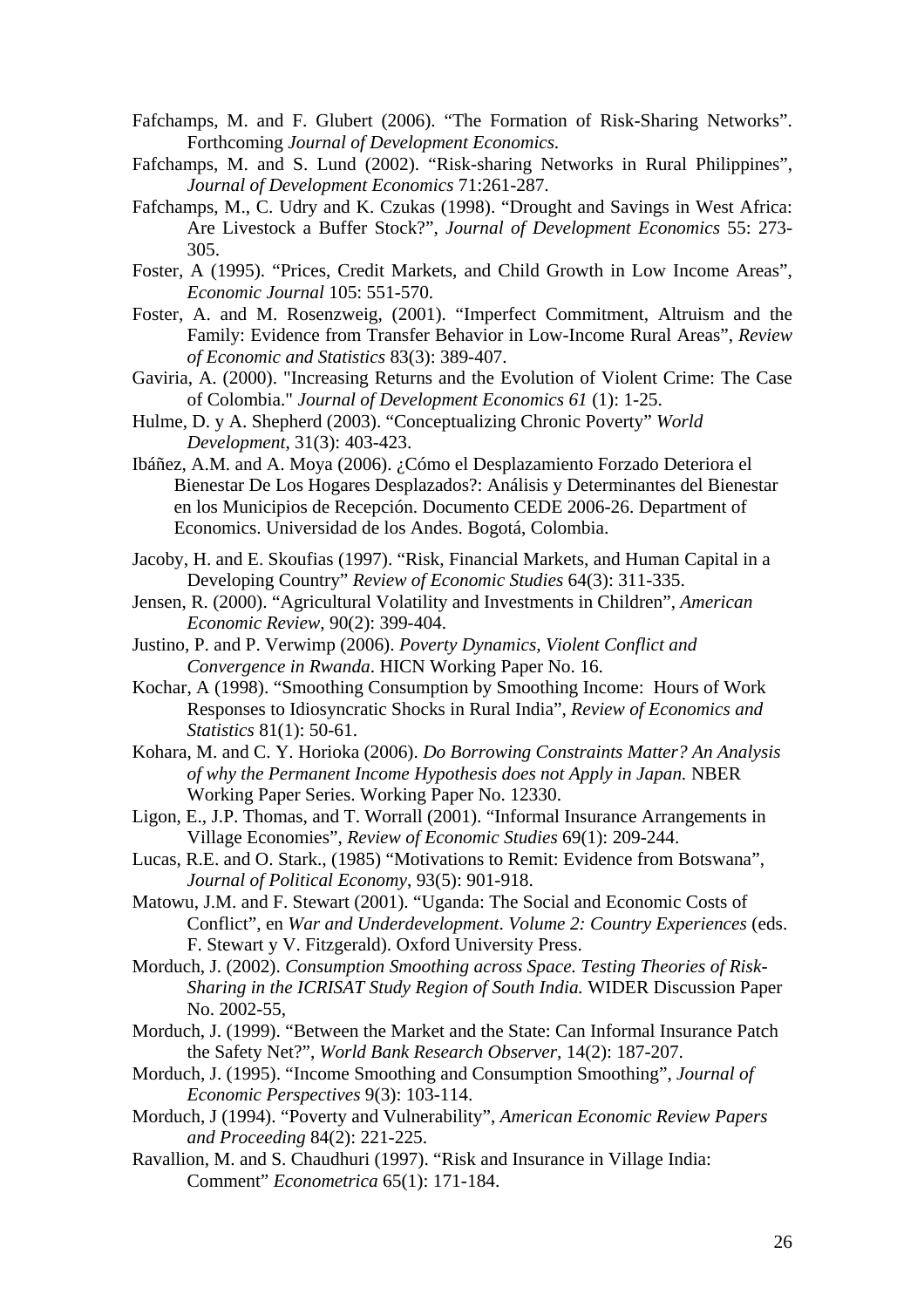- Rosenzweig, M. and O. Stark (1989). "Consumption Smoothing, Migration and Marriage: Evidence from Rural India", *The Journal of Political Economy* 97(4):905-926.
- Rosenzweig, M. and K.I. Woping (1993). "Credit Market Constraints, Consumption Smoothing and the Accumulation of Durable Production Assets in Low Income Countries: Investments in Bullocks in India", *Journal of Political Economy*, 101 (2): 223-244.
- Stewart, F. and V. FitzGerald (2001). "Introduction: Assessing the Economic Costs of War", in *War and Underdevelopment*. *Volume 1: The Economic and Social Consequences of Conflict* (eds. F. Stewart y V. Fitzgerald). Oxford University Press.
- Thoumi, F. E (2002). "Illegal Drugs in Colombia: From Illegal Economic Boom to Social Crisis." *Annals of the American Academy of Political and Social Science 582* 102-16.
- Townsend, R.M. (1994). "Risk and insurance in Village India". *Econometrica*, 62(3): 539-591.
- UNCHR (2006). *The State of the World's Refugees.* New York: Oxford University Press.
- WFP World Food Program (2005). *Identificación de las necesidades alimentarias y no alimentarias de los desplazados internos: una encuesta conjunta de las poblaciones internamente desplazadas.* Bogotá, Colombia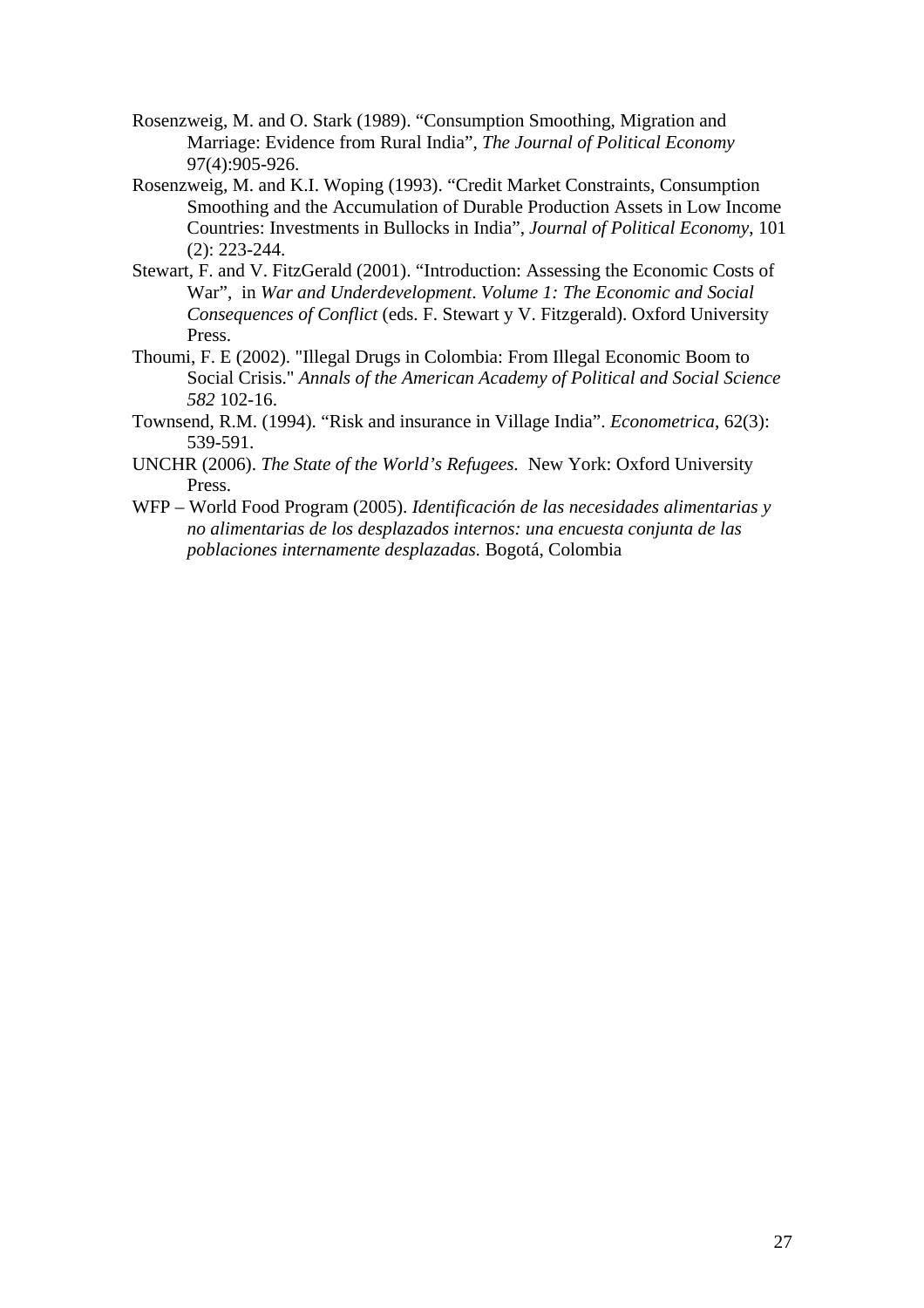## **Tables**

### **Table 1. Summary statistics**

| <b>Variable</b>                                                                  | <b>Non</b><br><b>Beneficiaries</b> | Program<br><b>Beneficiaries</b> | Whole<br><b>Sample</b> |
|----------------------------------------------------------------------------------|------------------------------------|---------------------------------|------------------------|
| Change in per adult equivalent consumption                                       | $-0.23$                            | $-0.02$                         | $-0.16$                |
| Log per adult equivalent consumption - destination sites                         | 13.57                              | 13.76                           | 13.64                  |
| Change in per adult equivalent income                                            | $-0.75$                            | $-0.38$                         | $-0.61$                |
| Male household head - destination sites                                          | 61.75%                             | 64.71%                          | 62.73%                 |
| Number of adults - destination sites                                             | 2.63                               | 2.64                            | 2.63                   |
| Household size - destination sites                                               | 5.16                               | 5.17                            | 5.16                   |
| Dependency rate                                                                  | 35.1%                              | 31.6%                           | 33.94%                 |
| Number of days since arrival to destination site                                 | 1,254                              | 1,529                           | 1,345                  |
| Age - Household head                                                             | 43.01                              | 41.65                           | 42.56                  |
| Ethnic Minority - Household Head                                                 | 23.50%                             | 25.65%                          | 24.21%                 |
| Household head no longer in the Household                                        | 5.15%                              | 7.29%                           | 5.86%                  |
| Years of schooling - Household head                                              | 5.62                               | 5.78                            | 5.68                   |
| Years of schooling - Spouse                                                      | 5.74                               | 6.02                            | 5.83                   |
| Access to land in hometowns                                                      | 60.5%                              | 59.9%                           | 60.2%                  |
| Agricultural activities in origin - Household head                               | 58.92%                             | 55.99%                          | 57.95%                 |
| Agriculture activities in destination sites - Household head                     | 14.81%                             | 11.85%                          | 13.83%                 |
| Commercial activities in destination sites - Household head                      | 12.11%                             | 24.09%                          | 16.07%                 |
| Industrial activities in destination sites - Household head                      | 1.67%                              | 3.39%                           | 2.24%                  |
| Construction activities in destination sites - Household head                    | 5.86%                              | 11.59%                          | 7.76%                  |
| Transport activities in destination sites - Household head                       | 1.35%                              | 2.34%                           | 1.68%                  |
| Services activities in destination sites - Household head                        | 15.07%                             | 19.14%                          | 16.42%                 |
| Whether any HH member participates in any local organization - destination sites | 31.55%                             | 30.08%                          | 31.06%                 |
| Walls of good quality - destination sites                                        | 60.98%                             | 56.85%                          | 59.61%                 |
| Floors of good quality - destination sites                                       | 9.56%                              | 9.82%                           | 9.65%                  |
| Has electricity - destination sites                                              | 89.60%                             | 94.83%                          | 91.34%                 |
| Has aqueduct - destination sites                                                 | 61.36%                             | 79.46%                          | 67.37%                 |
| Owned house - destination sites                                                  | 26.25%                             | 35.79%                          | 29.42%                 |
| Number of household appliances - destination sites                               | 2.32                               | 3.16                            | 2.60                   |
| Percentage of land after displacement:                                           | 10.89%                             | 8.95%                           | 10.25%                 |
| Had contacts in destination sites                                                | 71.18%                             | 68.48%                          | 70.28%                 |
| Intramunicipal displacement                                                      | 21.31%                             | 2.97%                           | 15.22%                 |
| Massive displacement                                                             | 15.28%                             | 15.25%                          | 15.27%                 |
| Household split up                                                               | 20.70%                             | 22.50%                          | 21.40%                 |
| Had children working                                                             | 14.80%                             | 16.30%                          | 15.30%                 |
| Had children working and studying                                                | 14.80%                             | 16.20%                          | 15.30%                 |
| Average number of days children had to stop their education                      | 132.81                             | 174.63                          | 147.03                 |

Source: Authors calculations using EDHD-2004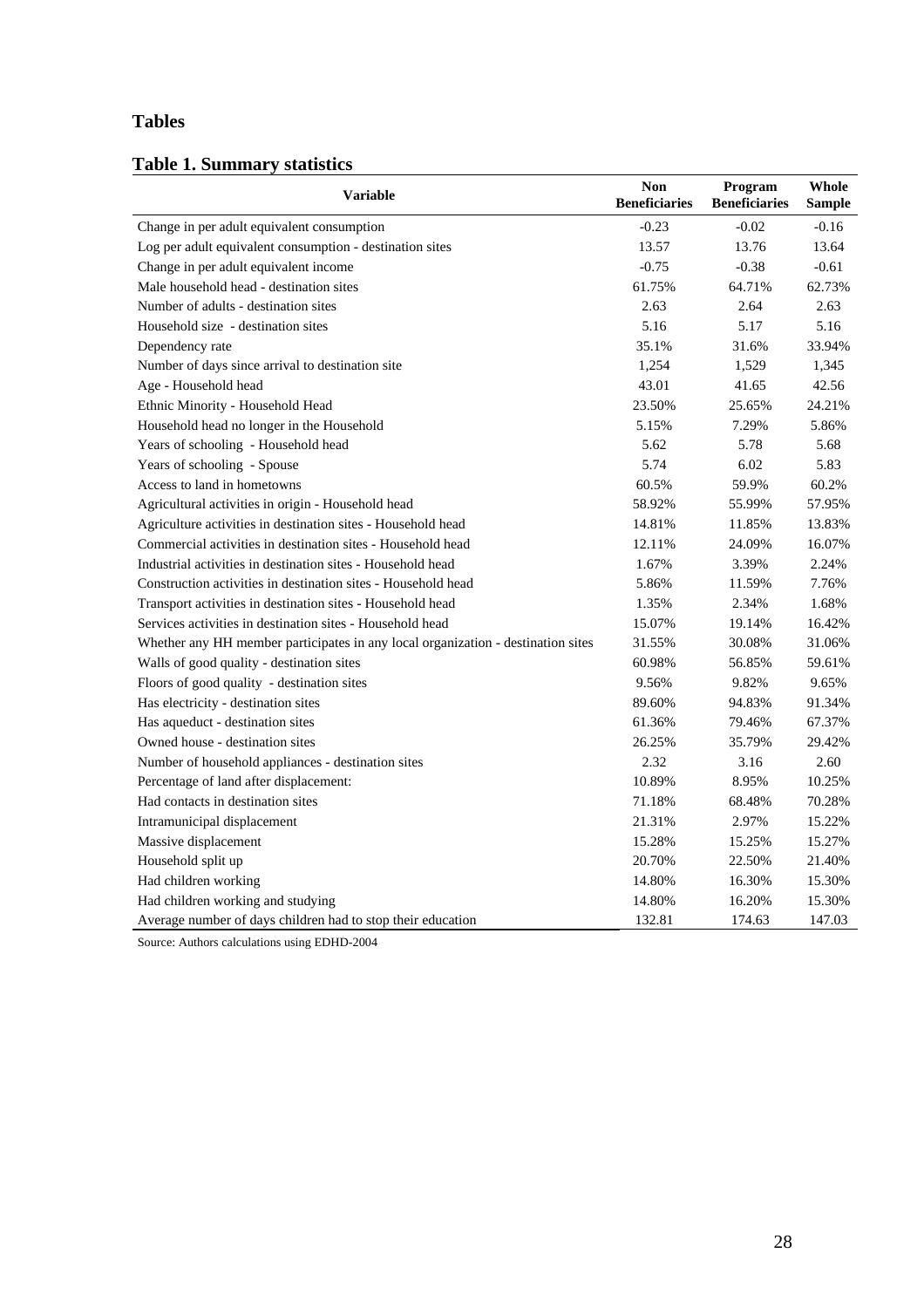| <b>Dependant Variables</b>                                     | <b>OLS</b> | IV            |
|----------------------------------------------------------------|------------|---------------|
| Program Beneficiaries                                          | $0.3***$   | 1.38*         |
|                                                                | $(-5.42)$  | $(-1.73)$     |
| Number of Adults in the Household                              | 0.01       | 0.00          |
|                                                                | $(-0.48)$  | $(-0.210)$    |
| Age - Household Head                                           | $-0.03***$ | $-0.04***$    |
|                                                                | $(-2.790)$ | $(-2.780)$    |
| Age Squared - Household Head                                   | $0.00***$  | $0.00***$     |
|                                                                | $(-3.21)$  | $(-3.01)$     |
| Ethnic Minority - Household Head                               | $-0.18**$  | $-0.18**$     |
|                                                                | $(-2.260)$ | $(-2.120)$    |
| Household head no longer in the Household                      | $-0.2*$    | $-0.27**$     |
|                                                                | $(-1.930)$ | $(-2.230)$    |
| Years of schooling - Household head                            | 0.02       | 0.02          |
|                                                                | $(-1.32)$  | $(-0.98)$     |
| Years of schooling - Spouse                                    | $0.04***$  | 0.01          |
|                                                                | $(-2.54)$  | $(-0.51)$     |
| Agricultural activities in origin - Household head             | $-0.21***$ | $-0.21***$    |
|                                                                | $(-4.000)$ | $(-3.640)$    |
| Agriculture activities in destination sites - Household head   | $0.43***$  | $0.41***$     |
|                                                                | $(-4.97)$  | $(-4.27)$     |
| Commercial activities in destination sites - Household head    | $0.46***$  | $0.34***$     |
|                                                                | $(-6.6)$   | $(-2.93)$     |
| Industrial activities in destination sites - Household head    | $0.63***$  | $0.59***$     |
|                                                                | $(-4.79)$  | $(-4.2)$      |
| Construction activities in destination sites - Household head  | $0.25***$  | 0.13          |
|                                                                | $(-2.86)$  | $(-1.01)$     |
| Transport activities in destination sites - Household head     | $0.62***$  | $0.45**$      |
|                                                                | $(-3.7)$   | $(-2.05)$     |
| Services activities in destination sites - Household head      | $0.27***$  | $0.23***$     |
|                                                                | $(-3.42)$  | $(-2.65)$     |
| Member participating in local organization - Destination sites | 0.00       | 0.06          |
|                                                                | $(-0.020)$ | $(-0.8)$      |
| Had contacts in destination sites                              | $0.16***$  | $0.2***$      |
|                                                                | $(-2.91)$  | $(-2.8)$      |
| Number of days since arrival to destination site               | $0.00***$  | $0.00\,$      |
|                                                                | $(-5.25)$  | $(-0.82)$     |
| Number of days since arrival to destination site - squared     | $0.00***$  | 0.00          |
|                                                                | $(-4.640)$ | $(-1.080)$    |
| Intramunicipal displacement                                    | $-0.07$    | 0.28          |
|                                                                | $(-0.810)$ | $(-1.07)$     |
| Massive displacement                                           | 0.02       |               |
|                                                                | $(-0.21)$  |               |
| Constant                                                       | 12.69***   | $13.18$ ) *** |
|                                                                | $(-41.42)$ | $(-26.8)$     |
| Number of observations                                         | 1605       | 1605          |
| $R^2$                                                          | 0.223      |               |

**Table 2. Labor income determinants in receiving municipalities** 

Includes departmental dummy variables

\*\*\* Significant at 1%

\*\* Significant at 5%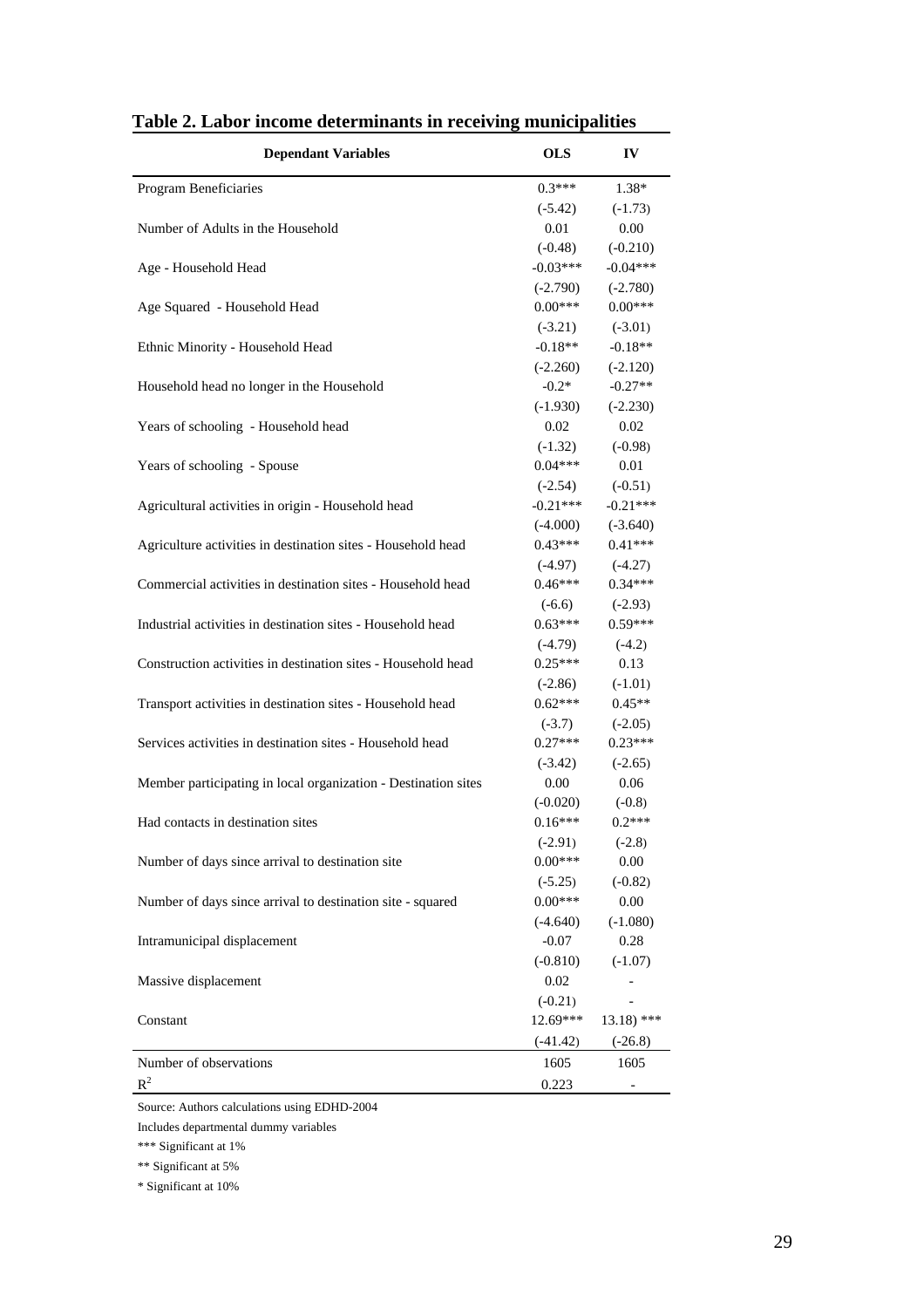| <b>Dependant Variables</b>                                     | <b>OLS</b> | IV         |
|----------------------------------------------------------------|------------|------------|
| Program Beneficiaries                                          | 0.01       | 1.20       |
|                                                                | (0.100)    | (1.180)    |
| Number of Adults in the Household                              | $-0.11***$ | $-0.12***$ |
|                                                                | $(-7.150)$ | $(-5.690)$ |
| Age - Household Head                                           | $-0.05***$ | $-0.05***$ |
|                                                                | $(-5.750)$ | $(-5.160)$ |
| Age Squared - Household Head                                   | $0.00***$  | $0.00***$  |
|                                                                | (5.910)    | (5.070)    |
| Ethnic Minority - Household Head                               | $-0.11**$  | $-0.09$    |
|                                                                | $(-2.150)$ | $(-1.440)$ |
| Household head no longer in the Household                      | 0.03       | $-0.03$    |
|                                                                | (0.410)    | $(-0.290)$ |
| Years of schooling - Household head                            | 0.02       | 0.02       |
|                                                                | (1.310)    | (1.390)    |
| Years of schooling - Spouse                                    | 0.01       | $-0.02$    |
|                                                                | (0.790)    | $(-0.650)$ |
| Agricultural activities in origin - Household head             | $-0.06$    | $-0.05$    |
|                                                                | $(-1.340)$ | $(-1.090)$ |
| Agriculture activities in destination sites - Household head   | $0.29***$  | $0.24***$  |
|                                                                | (5.140)    | (2.830)    |
| Commercial activities in destination sites - Household head    | $0.20***$  | 0.02       |
|                                                                | (3.350)    | (0.100)    |
| Industrial activities in destination sites - Household head    | $0.25**$   | 0.19       |
|                                                                | (2.290)    | (1.290)    |
| Construction activities in destination sites - Household head  | $0.22***$  | 0.05       |
|                                                                | (3.230)    | (0.330)    |
| Transport activities in destination sites - Household head     | $0.27**$   | 0.04       |
|                                                                | (2.050)    | (0.170)    |
| Services activities in destination sites - Household head      | $0.22***$  | $0.16*$    |
|                                                                | (3.740)    | (1.820)    |
| Member participating in local organization - Destination sites | 0.10       | $0.16*$    |
|                                                                | $(1.910)*$ | (1.950)    |
| Walls of good quality - destination sites                      | $0.08*$    | $0.11*$    |
|                                                                | (1.740)    | (1.940)    |
| Floors of good quality - destination sites                     | $0.28***$  | 0.16       |
|                                                                | (4.140)    | (1.310)    |
| Has electricity - destination sites                            | $0.21***$  | $0.22***$  |
|                                                                | (2.690)    | (2.530)    |
| Has aqueduct - destination sites                               | $-0.02$    | $-0.17$    |
|                                                                | $(-0.420)$ | $(-1.250)$ |
| Owned house - destination sites                                | $0.19***$  | 0.11       |
|                                                                | (4.190)    | (1.110)    |
| Number of household appliances - destination sites             | $0.03***$  | $0.01\,$   |
|                                                                | (3.380)    | (0.490)    |
| Percentage of land after displacement:                         | $0.14***$  | $0.22**$   |
|                                                                | (2.620)    | (2.350)    |
| Had contacts in destination sites                              | $0.10**$   | 0.14       |
|                                                                | (2.360)    | (2.230)    |
| Number of days since arrival to destination site               | 0.00       | 0.00       |
|                                                                |            |            |

**Table 3. Aggregate consumption determinants in receiving municipalities**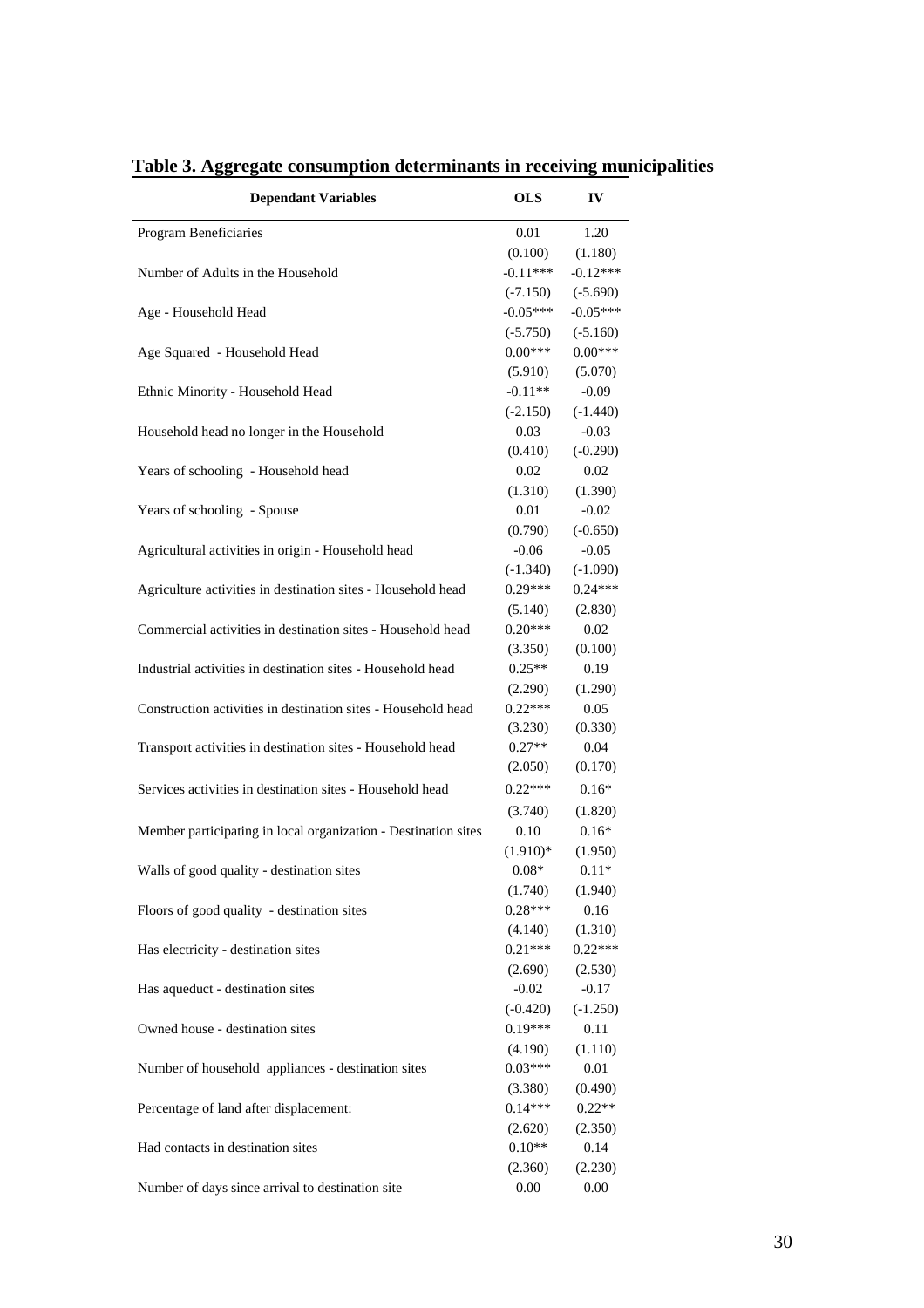|                                                            | (0.280)    | $(-1.030)$ |
|------------------------------------------------------------|------------|------------|
| Number of days since arrival to destination site - squared | 0.00       | 0.00       |
|                                                            | $(-0.550)$ | (0.800)    |
| Intramunicipal displacement                                | $0.23***$  | $0.53**$   |
|                                                            | (3.240)    | (2.090)    |
| Massive displacement                                       | $0.12**$   |            |
|                                                            | (2.360)    | -          |
| Constant                                                   | 13.99**    | 14.39      |
|                                                            | (58.140)   | (35.270)   |
| Number of observations                                     | 1920       | 1920       |
| $R^2$                                                      | 0.2398     |            |

Includes departmental dummy variables

\*\*\* Significant at 1%

\*\* Significant at 5%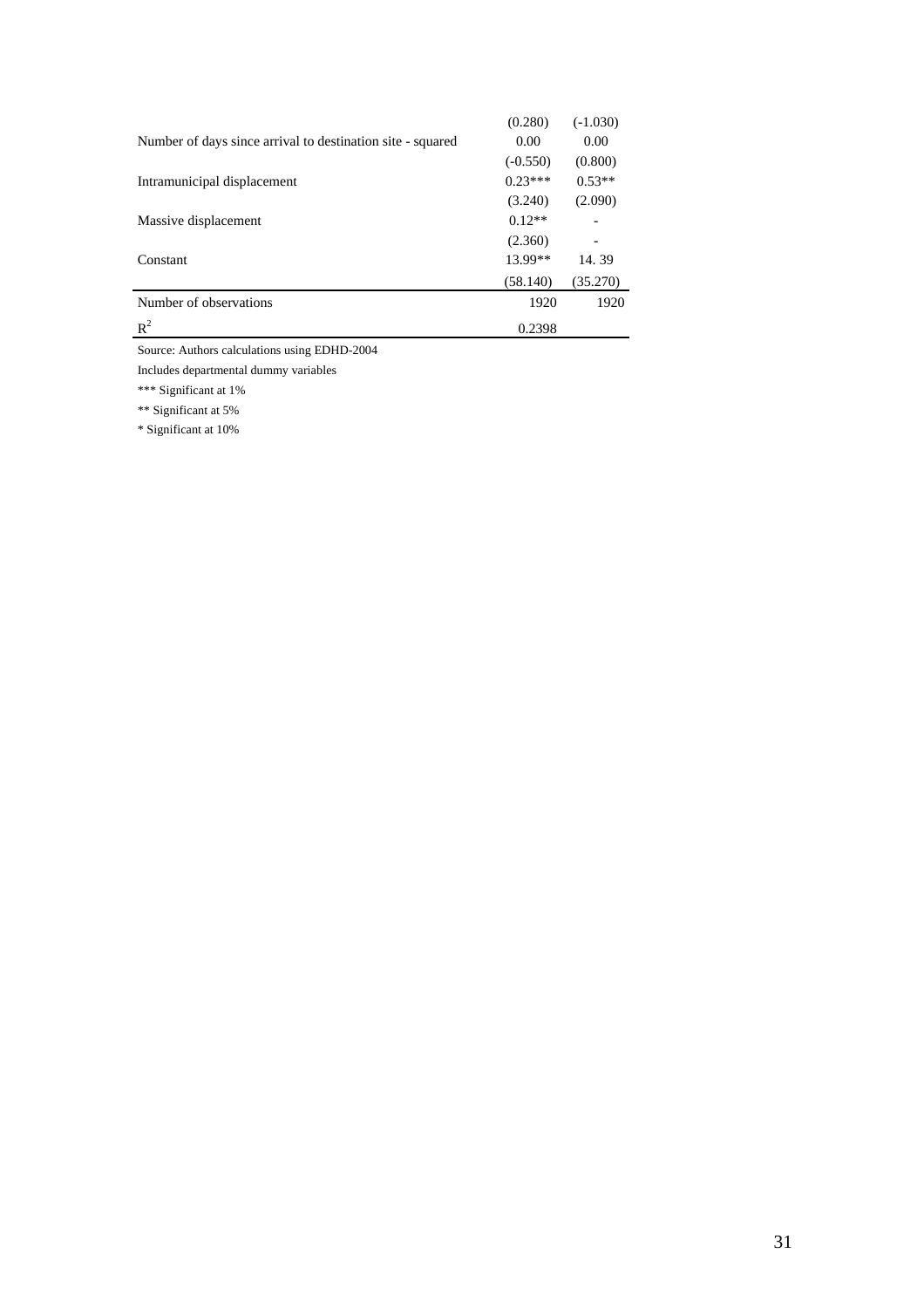| <b>Dependant Variables</b>                                     | <b>OLS</b>      | IV              |
|----------------------------------------------------------------|-----------------|-----------------|
| Program Beneficiaries                                          | $-0.01$         | 0.27            |
|                                                                | $(-0.140)$      | (0.440)         |
| Labor Income (log)                                             | $0.19***$       | $0.18***$       |
|                                                                | (7.570)         | (4.940)         |
| Number of Adults in the Household                              | $-0.11***$      | $-0.11***$      |
|                                                                | $(-6.670)$      | $(-5.800)$      |
| Age - Household Head                                           | $-0.02***$      | $-0.03***$      |
|                                                                | $(-2.670)$      | $(-2.410)$      |
| Age Squared - Household Head                                   | $0.00***$       | $0.00***$       |
|                                                                | (2.860)         | (2.430)         |
| Ethnic Minority - Household Head                               | $-0.11**$       | $-0.11**$       |
|                                                                | $(-2.090)$      | $(-2.020)$      |
| Household head no longer in the Household                      | $-0.06$         | $-0.08$         |
|                                                                | $(-0.610)$      | $(-0.740)$      |
| Years of schooling - Household head                            | 0.00            | 0.00            |
|                                                                | (0.300)         | (0.250)         |
| Years of schooling - Spouse                                    | 0.01            | 0.00            |
|                                                                | (0.750)         | (0.080)         |
| Agricultural activities in origin - Household head             | 0.04            | 0.04            |
|                                                                | (0.960)         | (0.870)         |
| Agriculture activities in destination sites - Household head   | 0.05            | 0.05            |
|                                                                |                 |                 |
| Commercial activities in destination sites - Household head    | (0.870)<br>0.07 | (0.780)<br>0.05 |
|                                                                |                 |                 |
| Industrial activities in destination sites - Household head    | (1.250)         | (0.550)         |
|                                                                | 0.12            | 0.12            |
| Construction activities in destination sites - Household head  | (1.280)<br>0.05 | (1.260)         |
|                                                                |                 | 0.02            |
|                                                                | (0.740)         | (0.200)         |
| Transport activities in destination sites - Household head     | 0.01            | $-0.04$         |
|                                                                | (0.080)         | $(-0.240)$      |
| Services activities in destination sites - Household head      | 0.06            | 0.05            |
|                                                                | (1.010)         | (0.820)         |
| Member participating in local organization - Destination sites | $0.07*$         | 0.09            |
|                                                                | (1.660)         | (1.500)         |
| Walls of good quality - destination sites                      | $-0.01$         | 0.00            |
|                                                                | $(-0.210)$      | (0.040)         |
| Floors of good quality - destination sites                     | $0.24***$       | $0.22***$       |
|                                                                | (3.360)         | (2.450)         |
| Has electricity - destination sites                            | $-0.06$         | $-0.05$         |
|                                                                | $(-0.580)$      | $(-0.490)$      |
| Has aqueduct - destination sites                               | $-0.06$         | $-0.09$         |
|                                                                | $(-0.980)$      | $(-1.050)$      |
| Owned house - destination sites                                | $0.10**$        | 0.08            |
|                                                                | (2.310)         | (1.090)         |
| Number of household appliances - destination sites             | $0.02*$         | 0.01            |
|                                                                | (1.850)         | (1.150)         |
| Percentage of land after displacement:                         | 0.04            | 0.06            |
|                                                                | (0.740)         | (0.840)         |
| Had contacts in destination sites                              | 0.06            | 0.07            |
|                                                                | (1.300)         | (1.170)         |
| Number of days since arrival to destination site               | 0.00            | 0.00            |

**Table 4. Food consumption determinants in receiving municipalities**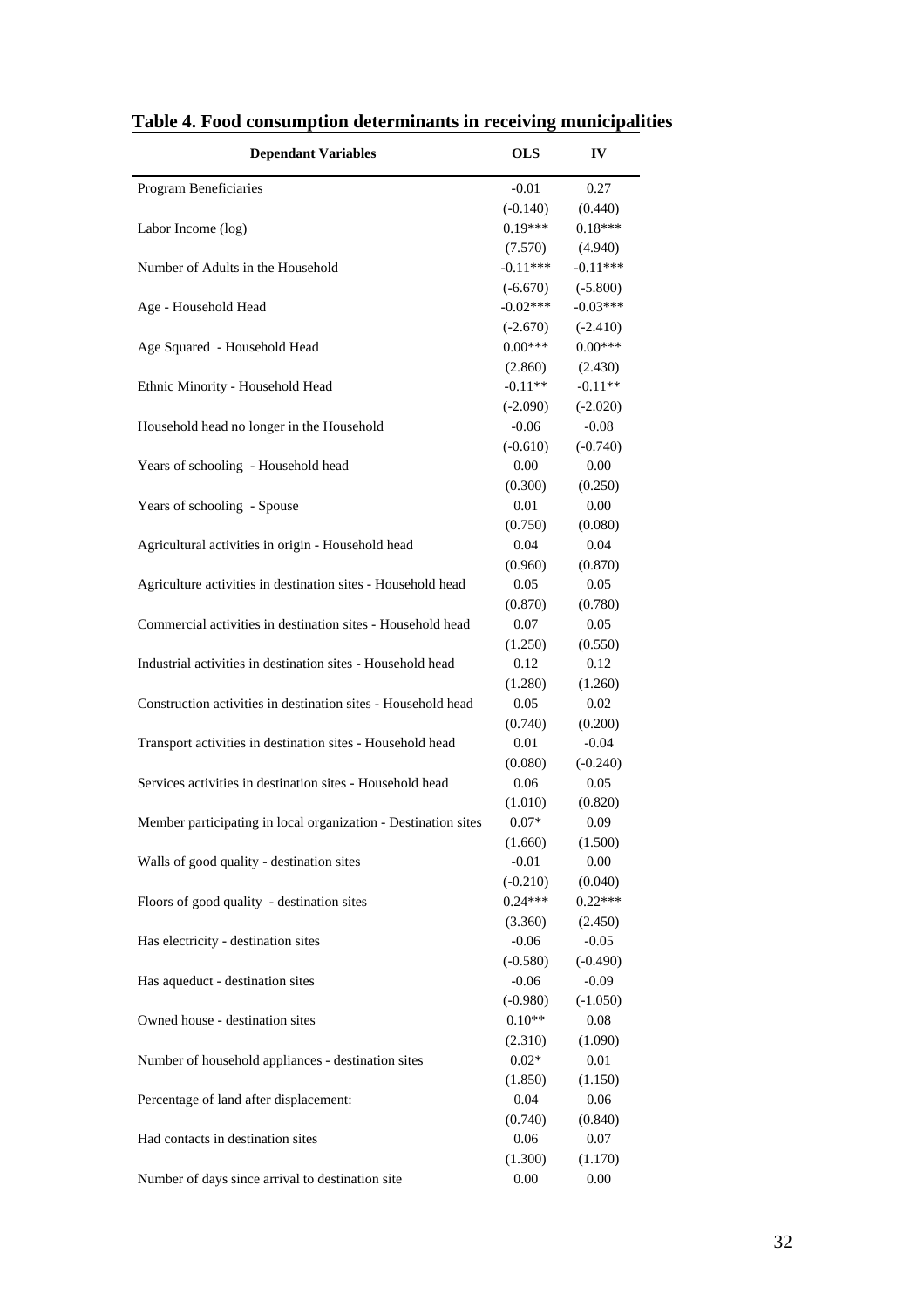|                                                            | $(-0.270)$ | $(-0.530)$  |  |
|------------------------------------------------------------|------------|-------------|--|
| Number of days since arrival to destination site - squared | 0.00       | 0.00        |  |
|                                                            | $(-0.140)$ | (0.170)     |  |
| Intramunicipal displacement                                | $0.20***$  | 0.27        |  |
|                                                            | (2.990)    | (1.540)     |  |
| Massive displacement                                       | 0.03       |             |  |
|                                                            | (0.580)    |             |  |
| Constant                                                   | $11.16***$ | $11.45$ *** |  |
|                                                            | (25.500)   | (15.000)    |  |
| Number of observations                                     | 1424       | 1424        |  |
| $R^2$                                                      | 0.279      |             |  |

Includes departmental dummy variables

\*\*\* Significant at 1%

\*\* Significant at 5%

\* Significant at 10%

## **Table 5. Consumption smoothing coefficients for displaced households**

| <b>Dependant Variables</b>                                              | (i)               | (ii)                     | (iii)     | (iv)                         | (v)       | (vi)                     |
|-------------------------------------------------------------------------|-------------------|--------------------------|-----------|------------------------------|-----------|--------------------------|
| Change in income                                                        | $0.19***$         | $\overline{a}$           |           |                              |           |                          |
|                                                                         | (7.540)           |                          |           |                              |           |                          |
| Change in income * time of settlement below three months                |                   | $0.34***$                |           |                              |           |                          |
|                                                                         | $\qquad \qquad -$ | (2.980)                  |           |                              |           |                          |
| Change in income * time of settlement between three months an a year    |                   | $0.21***$                |           |                              |           |                          |
|                                                                         |                   | (3.640)                  |           |                              |           |                          |
| Change in income * time of settlement between above a year              |                   | $0.18***$                |           |                              |           |                          |
|                                                                         |                   | (6.770)                  |           |                              |           |                          |
| Change in income * beneficiaries                                        |                   | $\overline{a}$           | $0.23***$ | $0.30***$                    |           |                          |
|                                                                         |                   | $\overline{\phantom{a}}$ | (7.010)   | (3.570)                      |           |                          |
| Change in income * non beneficiaries                                    |                   |                          | $0.17***$ | $0.16***$                    |           |                          |
|                                                                         |                   | $\overline{\phantom{0}}$ | (5.350)   | (3.020)                      |           |                          |
| Change in income * beneficiaries * time of settlement below three       |                   |                          |           | $\qquad \qquad -$            | $0.32***$ | 0.23                     |
| months                                                                  |                   |                          |           | $\qquad \qquad \blacksquare$ | (9.660)   | (1.330)                  |
| Change in income * beneficiaries * time of settlement between three     |                   |                          |           | $\overline{\phantom{a}}$     | $0.29***$ | 0.11                     |
| months an a year                                                        |                   |                          |           | $\qquad \qquad \blacksquare$ | (2.700)   | (0.520)                  |
| Change in income * beneficiaries * time of settlement above a year      |                   |                          |           | $\qquad \qquad -$            | $0.23***$ | $0.33***$                |
|                                                                         |                   |                          |           | $\qquad \qquad -$            | (6.550)   | (3.710)                  |
| Change in income * non beneficiaries * time of settlement below three   |                   |                          |           | $\qquad \qquad -$            | $0.34***$ | $0.13*$                  |
| months                                                                  |                   | $\overline{\phantom{a}}$ |           | $\overline{\phantom{a}}$     | (2.510)   | (1.680)                  |
| Change in income * non beneficiaries * time of settlement between three |                   |                          |           |                              | $0.19***$ | $0.25**$                 |
| months an a year                                                        |                   |                          |           | $\qquad \qquad -$            | (2.990)   | (2.080)                  |
| Change in income*non beneficiaries * time of settlement above a year    |                   |                          |           | $\qquad \qquad -$            | $0.16***$ | $0.15***$                |
|                                                                         |                   |                          |           | $\qquad \qquad -$            | (4.65)    | (2.560)                  |
| Number of observations                                                  | 1495              | 1495                     | 1495      | 1342                         | 1495      | 1342                     |
| $R^2$                                                                   | 0.259             | 0.262                    | 0.259     | $\overline{a}$               | 0.2619    | $\overline{\phantom{0}}$ |

Source: Authors calculations using EDHD-2004

Includes household's characteristics and departmental dummy variables

\*\*\* Significant at 1%

\*\* Significant at 5%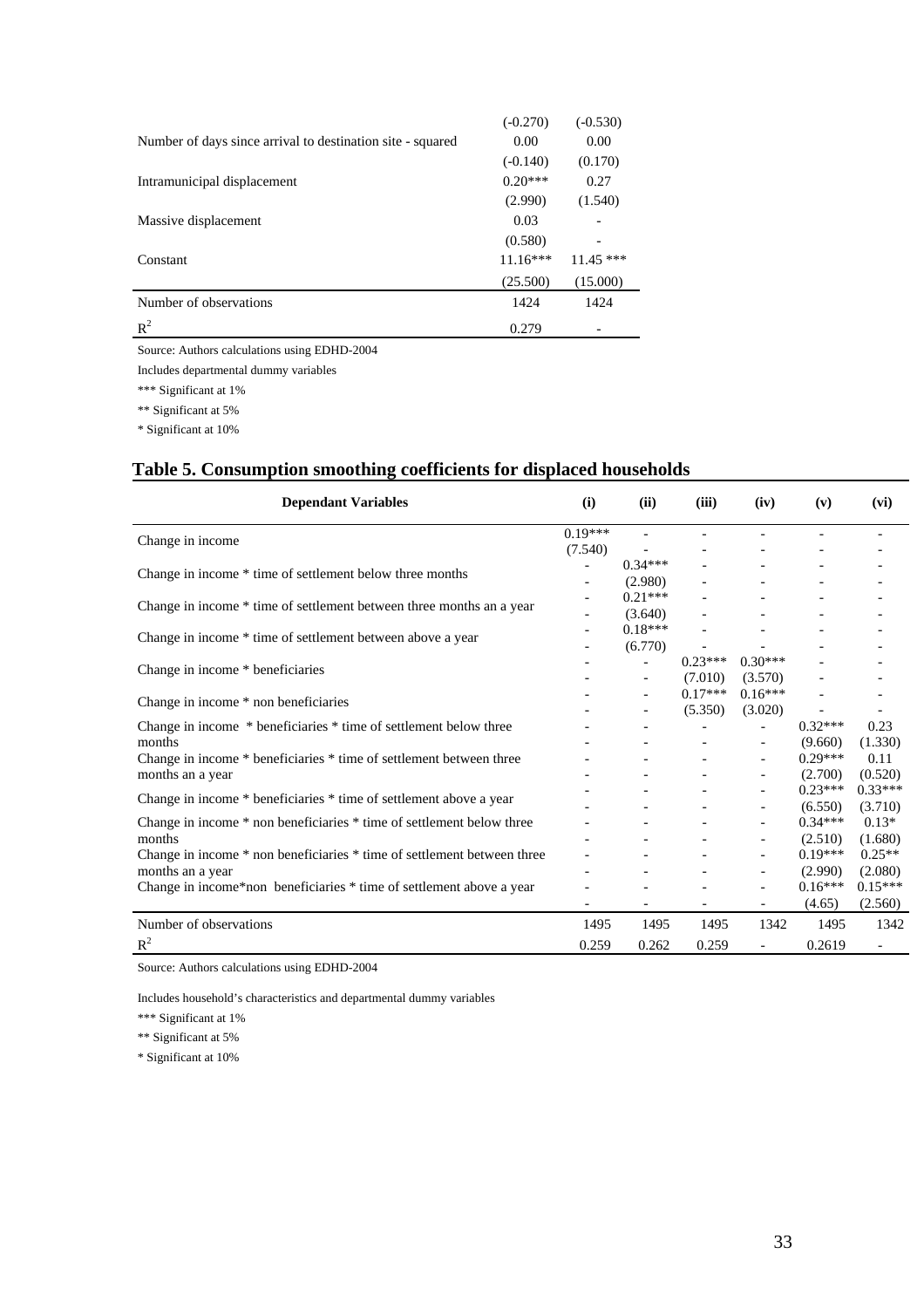| галс ба. Determinants of strategies to smooth consumption      | Households splitting up |                  | <b>Child labor</b> |                          |  |
|----------------------------------------------------------------|-------------------------|------------------|--------------------|--------------------------|--|
| <b>Dependant Variables</b>                                     | Probit                  | <b>IV</b> Probit | <b>Probit</b>      | <b>IV Probit</b>         |  |
| Beneficiaries                                                  | $-0.17*$                | $-2.13***$       | 0.09               | 1.92***                  |  |
|                                                                | $(-1.830)$              | $(-8.940)$       | (0.870)            | (3.250)                  |  |
| Income change                                                  | $0.36***$               | $0.23***$        | $0.07**$           | $-0.06$                  |  |
|                                                                | (8.660)                 | (2.820)          | (2.000)            | $(-0.930)$               |  |
| Male Household Head                                            | $-0.07$                 | 0.07             | $-0.29***$         | $-0.25**$                |  |
|                                                                | $(-0.750)$              | (0.960)          | $(-3.130)$         | $(-2.100)$               |  |
| Household size                                                 | $-0.07$                 | $-0.02$          | $0.18***$          | 0.10                     |  |
|                                                                | $(-3.340)$ ***          | $(-1.170)$       | (8.900)            | (1.260)                  |  |
| Age - Household Head                                           | 0.00                    | $0.03***$        | $0.02\,$           | $-0.02$                  |  |
|                                                                | $(-0.030)$              | (2.300)          | (0.940)            | $(-0.950)$               |  |
| Age Squared - Household Head                                   | 0.00                    | $0.00**$         | $0.00\,$           | $0.00\,$                 |  |
|                                                                | (0.430)                 | $(-2.040)$       | $(-0.310)$         | (1.560)                  |  |
| Ethnic Minority - Household Head                               | 0.13                    | $0.27***$        | $-0.04$            | $-0.21***$               |  |
|                                                                | (1.200)                 | (3.820)          | $(-0.340)$         | $(-2.620)$               |  |
| Years of schooling - Household head                            | 0.02                    | 0.03             | $-0.01$            | $-0.02$                  |  |
|                                                                | (0.880)                 | (1.630)          | $(-0.470)$         | $(-1.310)$               |  |
| Years of schooling - Spouse                                    | $-0.05$                 | 0.04             | 0.00               | $-0.05*$                 |  |
|                                                                | $(-1.570)$              | (1.260)          | $(-0.040)$         | $(-1.720)$               |  |
| Agricultural activities in origin - Household head             | $-0.12$                 | $-0.04$          | 0.05               | 0.04                     |  |
|                                                                | $(-1.390)$              | $(-0.650)$       | (0.520)            | (0.510)                  |  |
| Member participating in local organization - Destination sites | 0.13                    | $-0.06$          | 0.02               | $0.12*$                  |  |
|                                                                | (1.480)                 | $(-0.730)$       | (0.180)            | (1.650)                  |  |
| Owned house - destination sites                                | 0.00                    | $0.18***$        | 0.08               | $-0.13$                  |  |
|                                                                | $(-0.030)$              | (2.880)          | (0.810)            | $(-1.320)$               |  |
| Percentage of land after displacement:                         | 0.11                    | $-0.05$          | 0.00               | 0.10                     |  |
|                                                                | (1.260)                 | $(-0.810)$       | $(-0.050)$         | (1.570)                  |  |
| Had contacts in destination sites                              | $-0.01$                 | $-0.08$          | $0.15*$            | $0.12*$                  |  |
|                                                                | $(-0.070)$              | $(-1.350)$       | (1.610)            | (1.760)                  |  |
| Number of days since arrival to destination site               | $0.00*$                 | $0.00**$         | $0.00*$            | $0.00***$                |  |
|                                                                | $(-1.800)$              | (2.370)          | $(-1.770)$         | $(-4.430)$               |  |
| Number of days since arrival to destination site - squared     | $0.00***$               | $0.00\,$         | $0.00*$            | $0.00***$                |  |
|                                                                | (2.740)                 | $(-1.070)$       | (1.640)            | (3.430)                  |  |
| Intramunicipal displacement                                    | $-0.80***$              | $-1.02***$       | 0.13               | $0.73***$                |  |
|                                                                | $(-5.220)$              | $(-9.760)$       | (1.020)            | (3.090)                  |  |
| Massive displacement                                           | 0.15                    |                  | 0.13               |                          |  |
|                                                                | (1.320)                 |                  | (1.070)            |                          |  |
| Constant                                                       | $-0.43$                 | $-0.53*$         | $-2.27***$         | $-0.86$                  |  |
|                                                                | $(-0.900)$              | $(-1.670)$       | $(-4.200)$         | $(-0.680)$               |  |
| Observations                                                   | 1600                    | 1605             | 1598               | 1605                     |  |
| Pseudo $R^2/R^2$                                               | 0.1471                  | $\blacksquare$   | .1121              | $\overline{\phantom{a}}$ |  |

**Table 6a. Determinants of strategies to smooth consumption** 

Includes household's characteristics and departmental dummy variables

\*\*\* Significant at 1%

\*\* Significant at 5%